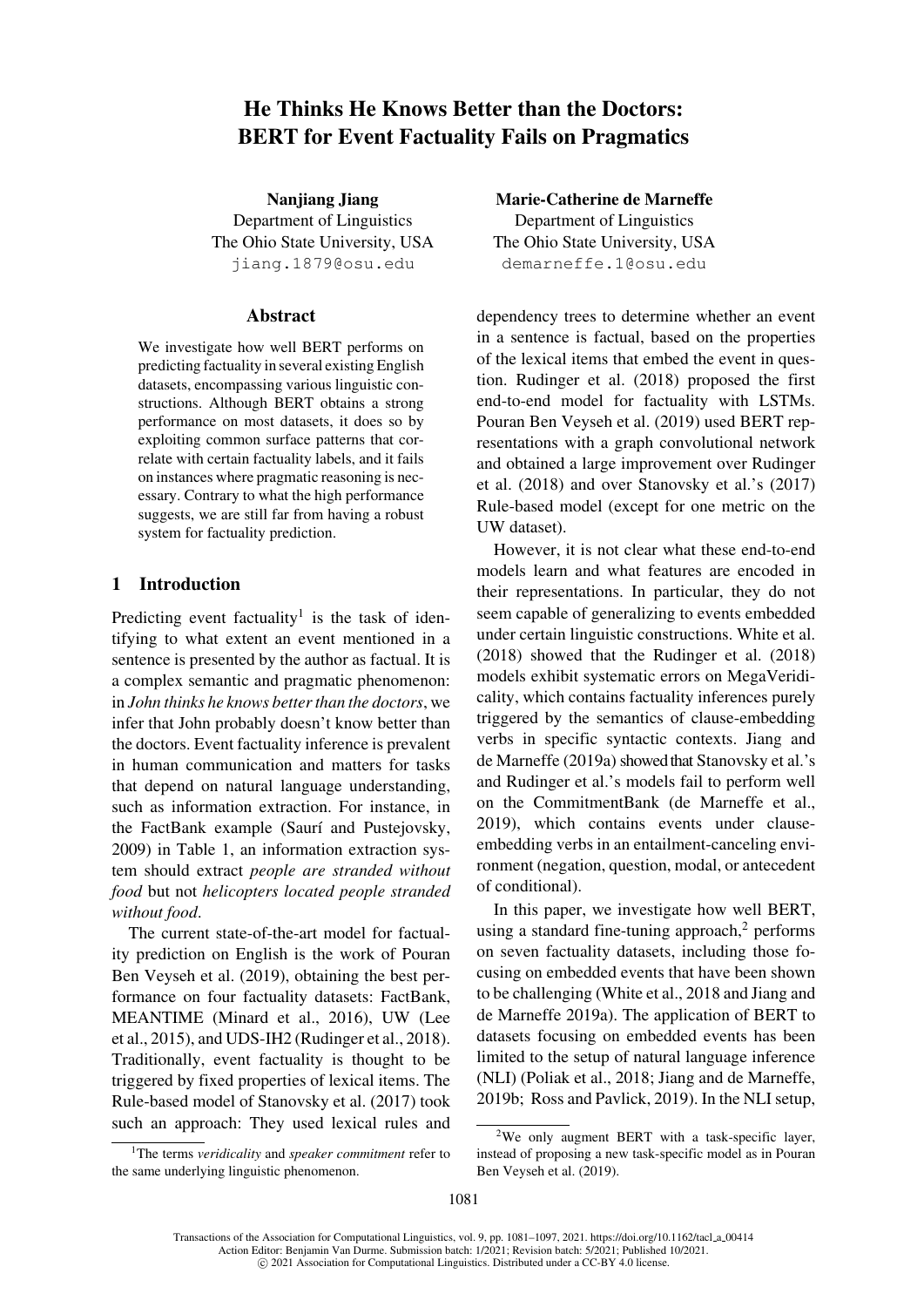| MegaVeridicality | Someone was <b>misinformed</b> that something happened <sup>-2.7</sup> .                                                                                     |
|------------------|--------------------------------------------------------------------------------------------------------------------------------------------------------------|
| <b>CB</b>        | Hazel had not felt so much bewildered since Blackberry had talked about the raft beside the Enborne.                                                         |
|                  | Obviously, the stones could not possibly be anything to do with El-ahrairah. It seemed to him that                                                           |
|                  | Strawberry <i>might</i> as well have <b>said</b> that his tail was <sup>-1.33</sup> an oak tree.                                                             |
| <b>RP</b>        | The man <b>managed</b> to stay <sup>3</sup> on his horse. / The man did <i>not</i> <b>manage</b> to stay <sup>-2.5</sup> on his horse.                       |
| FactBank         | Helicopters are flying <sup>3.0</sup> over northern New York today trying <sup>3.0</sup> to locate <sup>0</sup> people stranded <sup>3.0</sup> without food, |
|                  | heat or medicine.                                                                                                                                            |
| MEANTIME         | Alongside both announcements <sup>3.0</sup> , Jobs also announced <sup>3.0</sup> a new iCloud service to sync <sup>0</sup> data among all devices.           |
| UW               | Those plates may have come <sup>1.4</sup> from a machine shop in north Carolina, where a friend of Rudolph worked <sup>3.0</sup> .                           |
| UDS-IH2          | DPA: Iraqi authorities announced <sup>2.25</sup> that they had busted <sup>2.625</sup> up 3 terrorist cells operating <sup>2.625</sup> in Baghdad.           |

Table 1: Example items from each dataset. The annotated event predicates are underlined with their factuality annotations in superscript. For the datasets focusing on embedded events (first group), the clause-embedding verbs are in bold and the entailment-canceling environments (if any) are *slanted*.

<span id="page-1-0"></span>an item is a premise-hypothesis pair, with a categorical label for whether the event described in the hypothesis can be inferred by the premise. The categorical labels are obtained by discretizing the original real-valued annotations. For example, given the premise *the man managed to stay on his horse* (RP example in Table 1) and the hypothesis *the man stayed on his horse*, a model should predict that the hypothesis can be inferred from the premise. In the factuality setup, an item contains a sentence with one or [more](#page-1-0) [span](#page-1-0)s corresponding to events, with real-valued annotations for the factuality of the event. By adopting the event factuality setup, we study whether models can predict not only the polarity but also the gradience in factuality judgments (which is removed in the NLI-style discretized labels). Here, we provide an in-depth analysis to understand which kind of items BERT fares well on, and which kind it fails on. Our analysis shows that, while BERT can pick up on subtle surface patterns, it consistently fails on items where the surface patterns do not lead to the factuality labels frequently associated with the pattern, and for which pragmatic reasoning is necessary.

## 2 Event Factuality Datasets

Several event factuality datasets for English have been introduced, with examples from each shown in Table 1. These datasets differ with respect to some of the features that affect event factuality.

Embedded Events The datasets differ with resp[ect to wh](#page-1-0)ich events are annotated for factuality. The first category, including MegaVeridicality (White et al., 2018), CommitmentBank (CB), and Ross and Pavlick (2019) (RP), only contains sentences with clause-embedding verbs and factuality

is annotated solely for the event described by the embedded clause. These datasets were used to study speaker commitment towards the embedded content, evaluating theories of lexical semantics (Kiparsky and Kiparsky, 1970; Karttunen, 1971a; Beaver, 2010, among others), and probing whether neural model representations contain lexical se[mantic information. In the dat](#page-14-5)[asets of the second](#page-14-6) category (FactBank, MEANTIME, UW, and UDS-[IH2\),](#page-13-0) [events](#page-13-0) in both main clauses and embedded clauses (if any) are annotated. For instance, the example for UDS-IH2 in Table 1 has annotations for the main clause event *announced* and the embedded clause event *busted*, while the example for RP is annotated only for the embedded clause event *stay*, but not for the m[ain](#page-1-0) [claus](#page-1-0)e event *managed*.

Genres The datasets also differ in genre: Fact-Bank, MEANTIME, and UW are newswire data. Because newswire sentences tend to describe factual events, these datasets have annotations biased towards factual. UDS-IH2, an extension of White et al. (2016), comes from the English Web Treebank (Bies et al., 2012) containing weblogs, emails, and other web text. CB comes from three genres: newswire (Wall Street Journal), fiction [\(British](#page-16-1) [Na](#page-16-1)t[ional](#page-16-1) Corpus), and dialog (Switchboard). RP [contains](#page-13-1) [short](#page-13-1) [se](#page-13-1)ntences sampled from MultiNLI (Williams et al., 2018) from 10 different genres. MegaVeridicality contains artificially constructed ''semantically bleached'' sentences to remove confound of pragmatics and worldknowledge[,](#page-16-2) [and](#page-16-2) [to](#page-16-2) [collect](#page-16-2) [baseli](#page-16-2)ne judgments of how much the verb by itself affects the factuality of the content of its complement in certain syntactic constructions.

Entailment-canceling Environments The three datasets in the first category differ with respect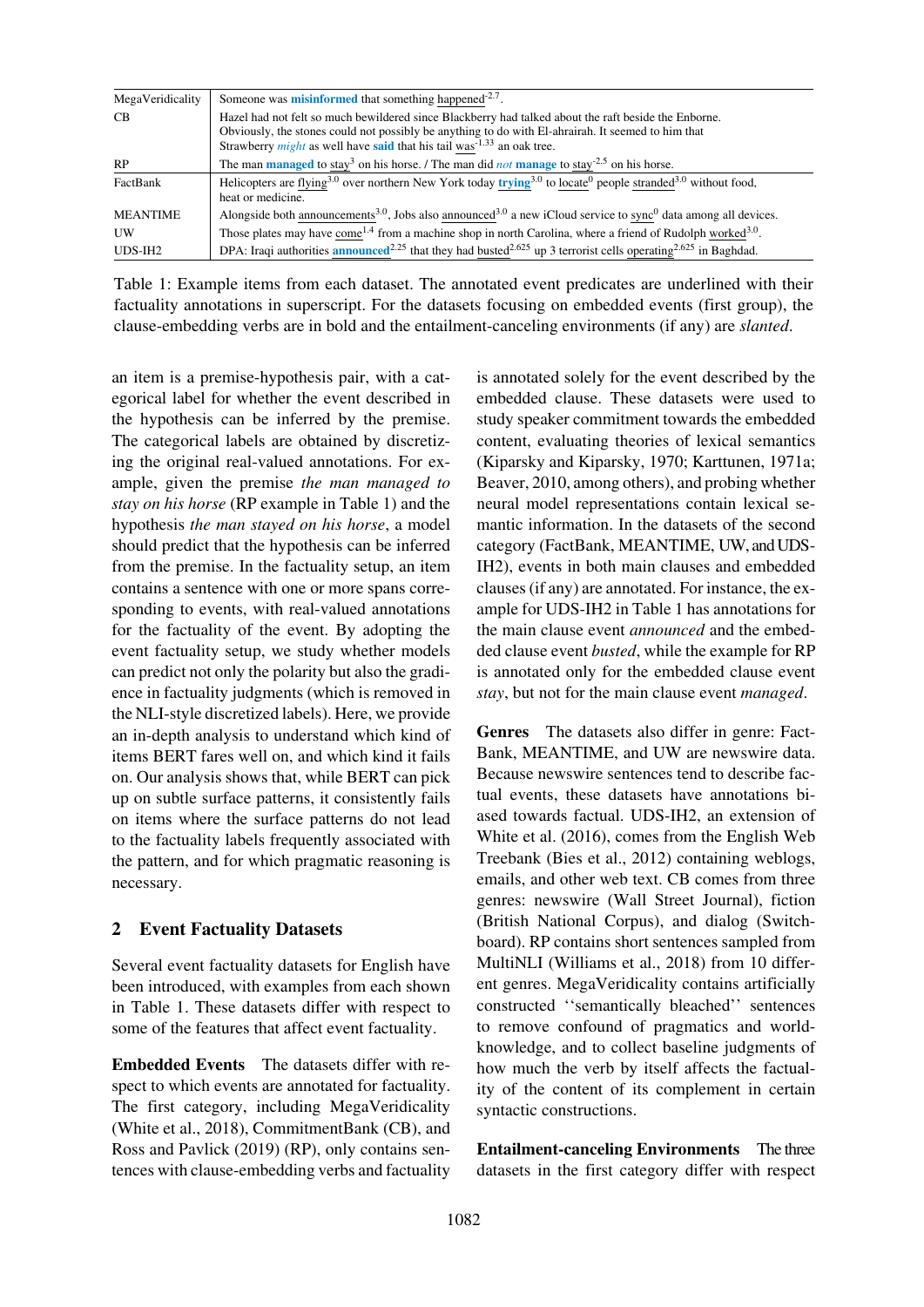to whether the clause-embedding verbs are under some entailment-canceling environment, such as negation. Under the framework of implicative signatures (Karttunen, 1971a; Nairn et al., 2006; Karttunen, 2012), a clause-embedding verb (in a certain syntactic frame—details later) has a lexical semantics (a signature) ind[icating whet](#page-14-7)her the [content of](#page-14-8) [its](#page-14-6) [complement](#page-14-6) [is](#page-14-6) factual (+), n[onfac](#page-14-7)tual  $(-)$ , o[r](#page-14-8) [neut](#page-14-8)ral  $(0, no)$  indication of whether the event is factual or not). A verb signature has the form  $X/Y$ , where X is the factuality of the content of the clausal complement when the sentence has positive polarity (not embedded under any entailment-canceling environment), and Y is the factuality when the clause-embedding verb is under negation. In the RP example in Table 1, *manage to* has signature  $+/-$  which, in the positive polarity sentence *the man managed to stay on his horse*, predicts the embedded event *stay* to be factual (such intuition is corroborated b[y](#page-1-0) [the](#page-1-0)  $+3$ human annotation). Conversely, in the negative polarity sentence *the man did not manage to stay on his horse*, the - signature signals that *stay* is nonfactual (again corroborated by the −2.5 human annotation). For *manage to*, negation cancels the factuality of its embedded event.

While such a framework assumes that different entailment-canceling environments (negation, modal, question, and antecedent of conditional) have the same effects on the factuality of the content of the complement (Chierchia and McConnell-Ginet, 1990), there is evidence for varying effects of environments. Karttunen (1971b) points out that, while the content of complement of verbs such as *realize* and *[discov](#page-14-9)er* stays factual under negation (co[mpare](#page-14-9) (1) a[nd \(2\)\), it does no](#page-14-10)t under a question (3) or in the antecedent of a conditional (4).

- (1) I realized th[at](#page-2-2) I had [not](#page-2-0) told [the](#page-2-1) truth.<sup>+</sup>
- <span id="page-2-0"></span>(2) I  $\frac{d}{d}$  **I**  $\frac{d}{d}$  **realize** that I had not told the truth.<sup>+</sup>
- (3) *Did* you **realize** that you had not told the truth<sup>o</sup>?
- <span id="page-2-1"></span>(4) *If* I realize later that I have not told the truth<sup>o</sup>, I will confess it to everyone.

<span id="page-2-3"></span><span id="page-2-2"></span>Smith and Hall (2014) provided experimental evidence that the content of the complement of *know* is perceived as more factual when *know* is [under](#page-15-6) [negation](#page-15-6) [than whe](#page-15-6)n it is in the antecedent of a conditional.

In MegaVeridicality, each positive polarity sentence is paired with a negative polarity sentence where the clause-embedding verb is negated. Similarly in RP, for each naturally occurring sentence of positive polarity, a minimal pair negative polarity sentence was automatically generated. The verbs in CB appear in four entailment-canceling environments: negation, modal, question, and antecedent of conditional.

Frames Among the datasets in the first category, the clause-embedding verbs are under different syntactic contexts/frames, which also affect the factuality of their embedded events. For example, *forget* has signature  $+/-$  in *forget that* S, but  $-/$ in *forget to VP*. That is, in *forget that S*, the content of the clausal complement *S* is factual in both *someone forgot that S* and *someone didn't forget that S*. In *forget to VP*, the content of the infinitival complement *VP* is factual in *someone didn't forget to VP*, but not in *someone forgot to VP*.

CB contains only *VERB that S* frames. RP contains both *VERB that S* and *VERB to VP* frames. MegaVeridicality exhibits nine frames, consisting of four argument structures and manipulations of active/passive voice and eventive/stative embedded VP: *VERB that S, was VERBed that S, VERB for NP to VP, VERB NP to VP-eventive, VERB NP to VP-stative, NP was VERBed to VP-eventive, NP was VERBed to VP-stative, VERB to VP-eventive, VERB to VP-stative*.

Annotation Scales The original FactBank and MEANTIME annotations are categorical values. We use Stanovsky et al.'s (2017) unified representations for FactBank and MEANTIME, which contain labels in the  $[-3, 3]$  range derived from to the original categorical values in a rule-based manner. The [original](#page-15-3) [annotati](#page-15-3)on[s](#page-15-3) [of](#page-15-3) [M](#page-15-3)egaVeridicality contain three categorical values *yes/maybe/no*, which we mapped to 3/0/−3, respectively. We then take the mean of the annotations for each item. The original annotations in RP are integers in  $[-2, 2]$ . We multiply each RP annotation by 1.5 to obtain labels in the same range as in the other datasets. The mean of the converted annotations is taken as the gold label for each item.

## 3 Linguistic Approaches to Factuality

Most work in NLP on event factuality has taken a lexicalist approach, tracing back factuality to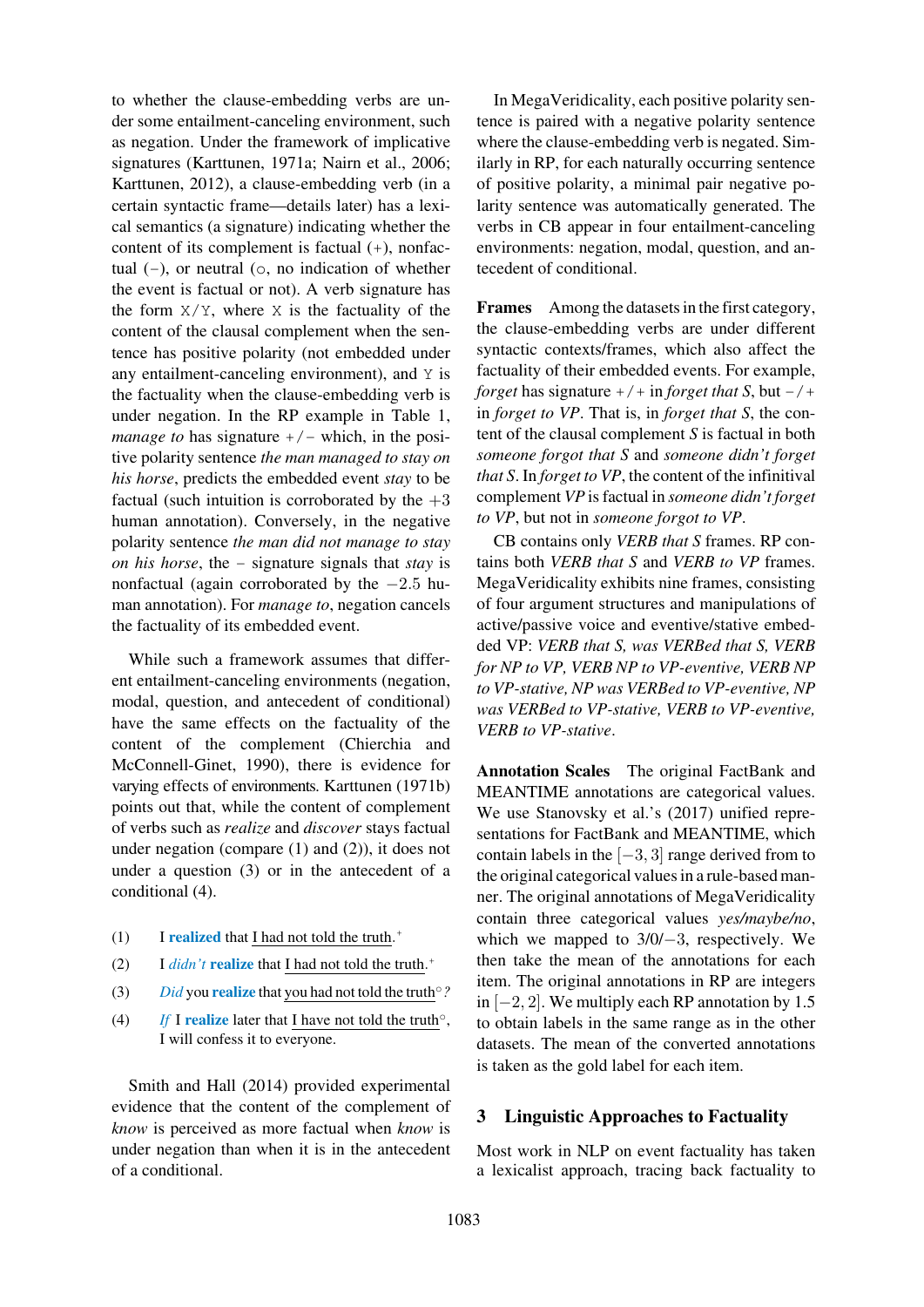

Figure 1: Fitted probabilities of true expected inference category predicted by the label of each item given by the ordered logistic regression model, organized by the signature and polarity. Some examples of verb-frame with mean probability less than 0.5 are labeled.

<span id="page-3-0"></span>fixed properties of lexical items. Under such an approach, properties of the lexical patterns present in the sentence determine the factuality of the event, without taking into account contextual factors. We will refer to the inference calculated from lexical patterns only as *expected inference*. For instance, in (5), the expected inference for the event *had* embedded under *believe* is neutral. Indeed, because both true and false things can be believed, one should not infer from *A believes that S* that *S* is true (in other words, *believe* has as o/o signature), making *believe* a so-called "non-factive" verb by opposition to ''factive'' verbs (such as *know* or *realize*, which generally entail the truth of their complements both in positive polarity sentences (1) and in entailment-canceling environments (2), Kiparsky and Kiparsky [1970]). However, lexical theories neglect the pragmatic enrichment that is pervasive in human communication and fall short [in p](#page-2-0)redicting the correct inference in (5), w[here](#page-2-1) [people judged the content of](#page-14-5) the complement to be true (as indicated by the annotation score of 2.38).

### (5) Annabel *could* hardly **believe** that she had<sup>2.38</sup> a daughter about to go to university.

In FactBank, Saurí and Pustejovsky (2009) took a lexicalist approach, seeking to capture only the effect of lexical meaning and knowledge local to the annotat[ed sentence: Annotators wer](#page-15-0)e lin-

uistically trained and instructed to avoid using knowledge from the world or from the surrounding context of the sentence. However, it has been shown that such annotations do not always align with judgments from linguistically naive annotators. de Marneffe et al. (2012) and Lee et al. (2015) re-annotated part of FactBank with crowdworkers who were given minimal guidelines. They found that events embedded under report verbs (e.g., *say*)[,](#page-14-11) [annotated](#page-14-11) [as](#page-14-11) [neutral](#page-14-11) [in](#page-14-11) [F](#page-14-11)act[Bank](#page-14-1) [\(since,](#page-14-1) [sim](#page-14-1)ilarly to *believe*, one can report both true and false things), are often annotated as factual by crowdworkers. Ross and Pavlick (2019) showed that their annotations also exhibit such a *veridicality bias*: Events are often perceived as factual/ nonfactual, even when the expected inference specified by [the](#page-15-5) [signature](#page-15-5) [is](#page-15-5) [ne](#page-15-5)u[tral.](#page-15-5) [T](#page-15-5)he reason behind this misalignment is commonly attributed to pragmatics: Crowdworkers use various contextual features to perform pragmatic reasoning that overrides the expected inference defined by lexical semantics. There has been theoretical linguistics work arguing that factuality is indeed tied to the discourse structure and not simply lexically controlled (among others, Simons et al., 2010).

Further, our analysis of MegaVeridicality shows that there is also some misalignment between the inference pr[edicted by lexical sem](#page-15-7)antics and the human annotations, even in cases without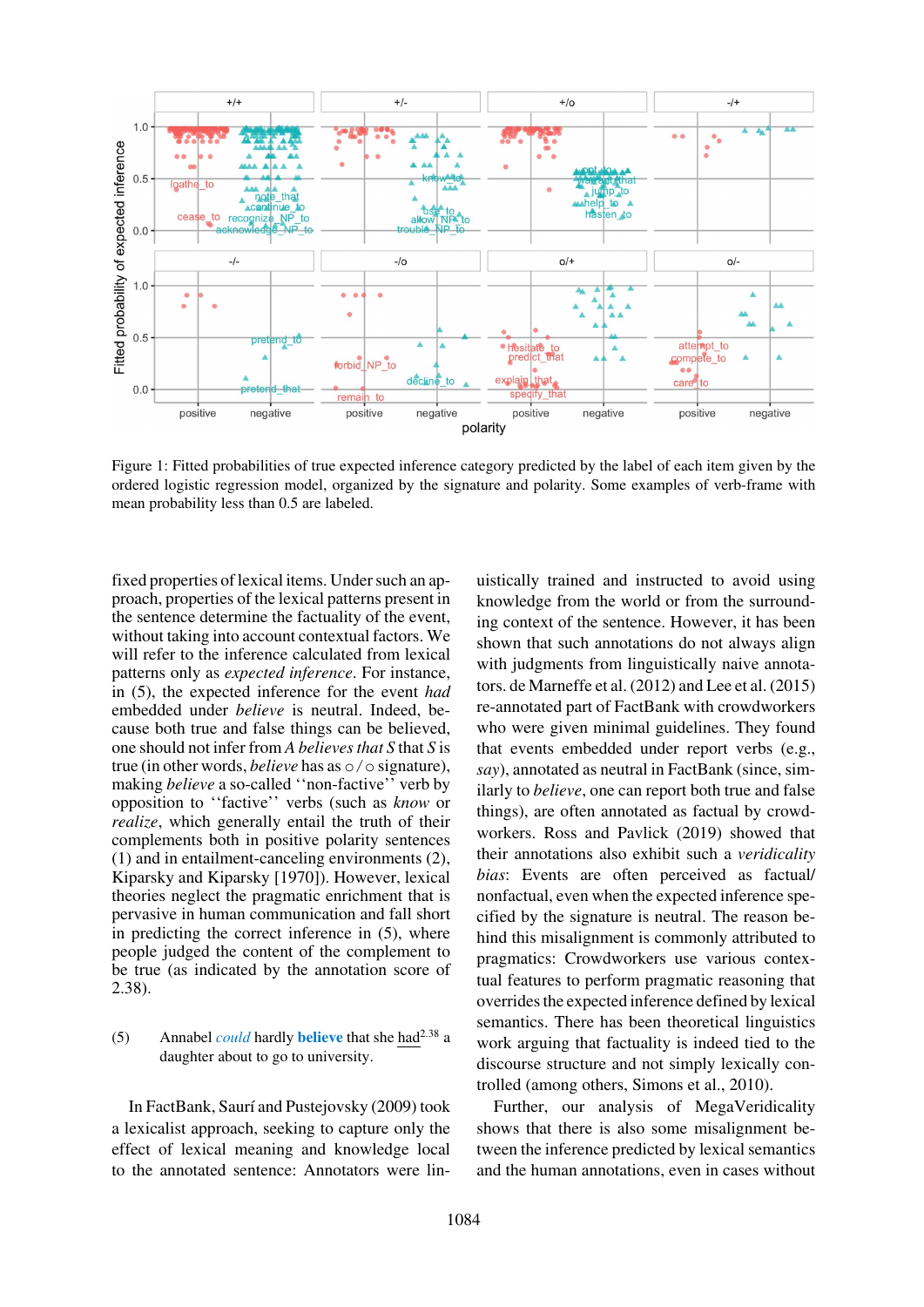| <b>not continue to</b> signature: $+/+$ , expected: $+$ , observed: $-$              |
|--------------------------------------------------------------------------------------|
| A particular person didn't continue to $do^{-0.33}$ a particular thing.              |
| A particular person didn't continue to have <sup>1.5</sup> a particular thing.       |
| They did not continue to $\sin^{-3}$ in silence.                                     |
| He did not continue to tal $\overline{k}^3$ about fish.                              |
| <b>not pretend to</b> signature: $-/-$ , expected: $-$ , observed: closer to $\circ$ |
| Someone didn't pretend to have $1.2$ a particular thing.                             |
| He did not pretend to $\text{aim}^{-0.5}$ at the girls.                              |
| {add/warn} that signature: $\circ$ /+, expected: $\circ$ , observed: +               |
| Someone <b>added</b> that a particular thing happened <sup>2.1</sup> .               |
| Linda Degutis <b>added</b> that interventions have <sup>2.5</sup> to be monitored.   |
| Someone <b>warned</b> that a particular thing happened <sup>2.1</sup> .              |
| It warns that Mayor Giuliani 's proposed pay freeze could destroy                    |
| the NYPD 's new esprit de corps <sup>2.5</sup> .                                     |
| not {decline/refuse} to signature: -/o, expected: o, observed: +                     |
| A particular person $d/dn't$ decline to $d\sigma^{1.5}$ a particular thing.          |
| We do <i>not</i> decline to sanction <sup>2.5</sup> such a result.                   |
| A particular person <i>didn't</i> refuse to $do^{2.1}$ a particular thing.           |
| The commission did <i>not</i> refuse to interpret <sup>2.0</sup> it.                 |

Table 2: Items with verbs that often behave differently from the signatures. The semantically bleached sentences are from MegaVeridicality, the others from RP. Gold labels are superscripted.

<span id="page-4-2"></span>pragmatic factors. Recall that MegaVeridicality contains semantically bleached sentences where the only semantically loaded word is the embedding verb. We used ordered logistic regression to predict the expected inference category  $(+, \circ, -)$ specified by the embedding verb signatures defined in Karttunen (2012) from the mean human annotations.3 The coefficient for mean human annotations is 1.488 (with 0.097 standard error): Thus, overall, the e[xpecte](#page-14-8)d inference aligns with the annotations.<sup>4</sup> However, there are cases where they diverg[e.](#page-4-0) Figure 1 shows the fitted probability of the true expected inference category for each item, organized by the signatures and polarity. If the expecte[d](#page-4-1) inference was always aligning with the hum[an](#page-3-0) [judgm](#page-3-0)ents, the fitted probabilities would be close to 1 for all points. However, many points have low fitted probabilities, especially when the expected inference is  $\circ$  (e.g., negative polarity of  $+/o$  and  $-/o$ , positive polarity of  $o/+$  and  $o/-$ ), showing that there is veridicality bias in MegaVeridicality, similar to RP. Table 2 gives concrete examples from MegaVeridicality and RP, for which the annotations often differ from the verb signatures: Events under *not refuse to* are systematically annotated as factual[,](#page-4-2) [instead](#page-4-2) of the expected neutral. The RP examples contain minimal content information (but the mismatch in these examples may involve pragmatic reasoning).

In any case, given that neural networks are function approximators, we hypothesize that BERT can learn these surface-level lexical patterns in the training data. But items where pragmatic reasoning overrides the lexical patterns would probably be challenging for the model.

## 4 Model and Experiment Setup

To analyze what BERT can learn, we use the seven factuality datasets in Table 1.

Data Preprocessing The annotations of CB and RP have been collected b[y asking](#page-1-0) annotators to rate the factuality of the content of the complement, which may contain other polarity and modality operators, whereas in FactBank annotators rated the factuality of the normalized complement, without polarity and modality operators. For example, the complement *anything should be done in the short term* contains the modal operator *should*, while the normalized complement would be *anything is done in the short term*. In MEANTIME, UW, and UDS-IH2, annotators rated the factuality of the event represented by a word in the original sentence, which has the effect of removing such operators. Therefore, to ensure a uniform interpretation of annotations between datasets, we semiautomatically identified items in CB and RP where the complement is not normalized,<sup>5</sup> for which we take the whole embedded clause to be the span for factuality prediction. Otherwise, we take the root of the embedded clause as the spa[n.](#page-4-3)

We also excluded 236 items in RP where the event for which annotations were gathered cannot be represented by a single span from the sentence. For example, for *The Post Office is forbidden from ever attempting to close any office*, annotators were asked to rate the factuality of *the Post Office is forbidden from ever closing any office*. Simply taking the span *close any office* corresponds to the event of *the Post Office close any office*, but not to the event for which annotations are collected.

 $3$ The analysis is done on items with verb-frame combinations (and their passive counterparts) for which Karttunen (2012) gives a signature (i.e., 618 items from Mega-Veridicality).

<span id="page-4-1"></span><span id="page-4-0"></span><sup>&</sup>lt;sup>4</sup>The threshold for  $-| \circ is -2.165$  with SE 0.188. The threshold for  $\circ$  | + is 0.429 with SE 0.144.

<span id="page-4-3"></span><sup>&</sup>lt;sup>5</sup>We automatically identified whether the complement contains a neg dependency relation, modal operators (*should, could, can, must, perhaps, might, maybe, may, shall, have to, would*), or adverbs, and manually verified the output.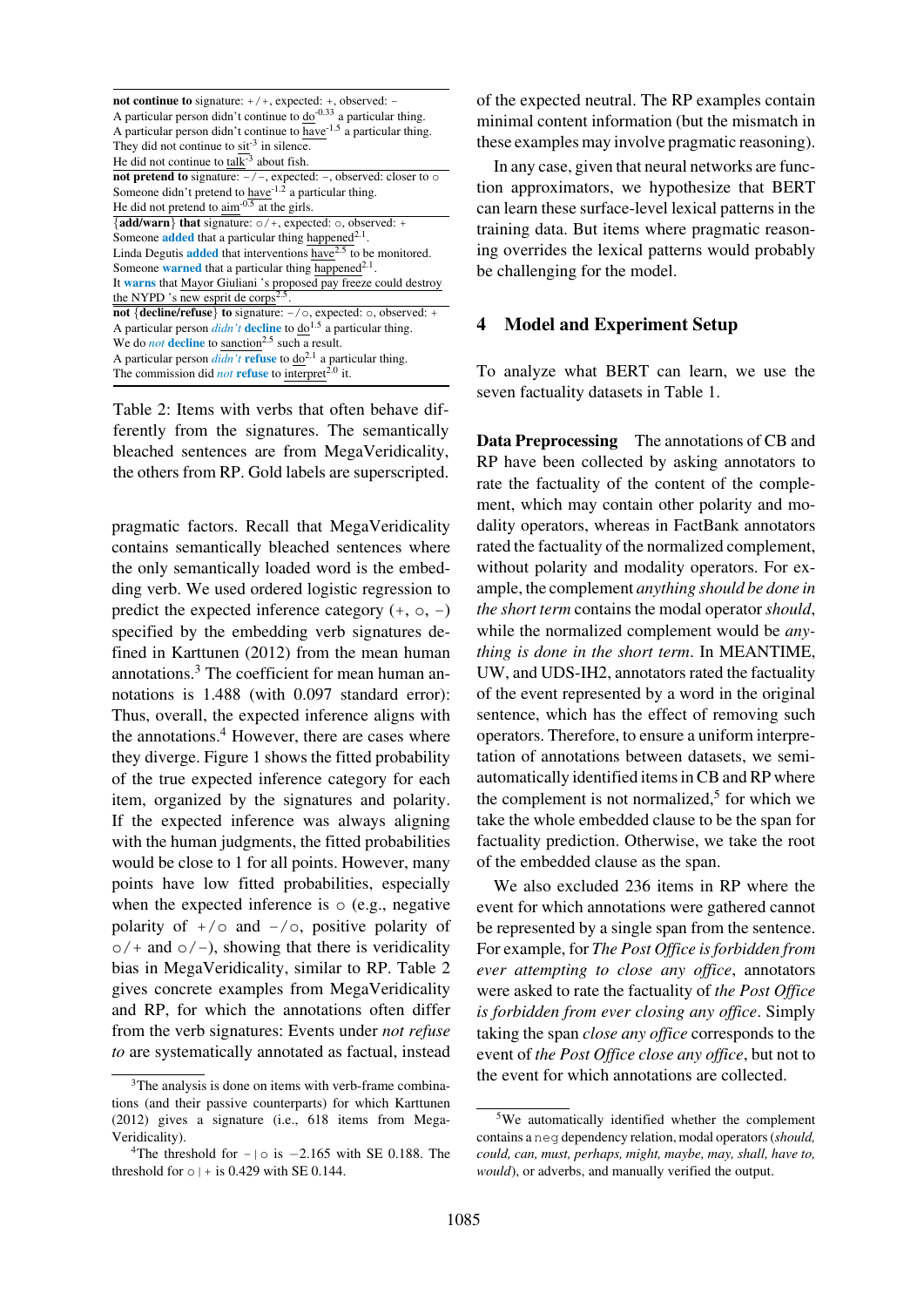|                     | train  | dev   | test  |
|---------------------|--------|-------|-------|
| MegaVeridicality    | 2,200  | 626   | 2,200 |
| CommitmentBank      | 250    | 56    | 250   |
| <b>RP</b>           | 1,100  | 308   | 1,100 |
| FactBank            | 6,636  | 2,462 | 663   |
| <b>MEANTIME</b>     | 1,012  | 195   | 188   |
| UW                  | 9,422  | 3,358 | 864   |
| UDS-IH <sub>2</sub> | 22,108 | 2,642 | 2,539 |

Table 3: Number of events in each dataset split.

<span id="page-5-0"></span>Excluding Data with Low Agreement Annotation There are items in RP and CB that exhibit bimodal annotations. For instance, the sentence in RP *White ethnics have ceased to be the dominant force in urban life* received 3 annotation scores: −3/nonfactual, 1.5/between neutral and factual, and 3/factual. By taking the mean of such bimodal annotations, we end up with a label of 0.5/neutral, which is not representative of the judgments in the individual annotations. For RP (where each item received three annotations), we excluded 250 items where at least two annotations have different signs. For CB (where each item received at least 8 annotations), we follow Jiang and de Marneffe (2019a) by binning the responses into  $[-3, -1]$ ,  $[0]$ ,  $[1, 3]$  and discarding items if less than 80% of the annotations fall in the [same bin.](#page-14-2)

[Data](#page-14-2) [S](#page-14-2)plits We used the standard train/dev/test split for FactBank, MEANTIME, UW, and UDS-IH2. As indicated above, we only use the high agreement subset of CB with 556 items, with splits from Jiang and de Marneffe (2019b). We randomly split MegaVeridicality and RP with stratified sampling to keep the distributions of the claus[e-embedding verbs similar in eac](#page-14-4)h split. Table 3 gives the number of items in each split.

Model Architecture The task is to predict a scal[ar](#page-5-0) value in  $[-3, 3]$  [for](#page-5-0) [each](#page-5-0) [event](#page-5-0) [described](#page-5-0) by a span in the input sentence. A sentence is fed into BERT and the final-layer representations for the event span are extracted. Because the spans have variable lengths, the SelfAttentiveSpanExtractor (Gardner et al., 2018) is used to weightedly combine the representations of multiple tokens and create a single vector for the original event span. The extracted span vectors are fed into a two-layer [feed-forward](#page-14-12) [network](#page-14-12) with tanh activation function to predict a single scalar value. Our architecture is similar to Rudinger et al.'s (2018) linearbiLSTM model, except that the input is encoded with BERT instead of bidirectional LSTM, and a span extractor is [used. The mode](#page-15-2)l i[s train](#page-15-2)ed with the smooth L1 loss.<sup>6</sup>

Evaluation Metrics Following previous work, we report mean absolute error (MAE), measuring absolute fit, an[d](#page-5-1) [P](#page-5-1)earson's r correlation, measuring how well models capture variability in the data. r is considered more informative since some datasets (MEANTIME in particular) are biased towards  $+3$ .

Model Training For all experiments, we finetuned BERT using the bert\_large\_cased model. Each model is fine-tuned with at most 20 epochs, with a learning rate of  $1e - 5$ . Early stopping is used: Training stops if the difference between Pearson's r and MAE does not increase for more than 5 epochs. Most training runs last more than 10 epochs. The checkpoint with the highest difference between Pearson's r and MAE on the dev set is used for testing. We explored several training data combinations:

-Single: Train with each dataset individually;

-Shared: Treat all datasets as one;

-Multi: Datasets share the same BERT parameters while each has its own classifier parameters.

The Single and Shared setups may be combined with first fine-tuning BERT on MultiNLI, denoted by the superscript  $\tilde{M}$ . We tested on the test set of the respective datasets.

We also tested whether BERT improves on previous models on its ability to generalize to embedded events. The models in Rudinger et al. (2018) were trained on FactBank, MEANTIME, UW, and UDS-IH2 with shared encoder parameters and separate classifier parameters, and an ensemble of the four classifiers. To make [a](#page-15-2) [fair](#page-15-2) [comparison,](#page-15-2) [we](#page-15-2) followed Rudinger et al.'s setup by training BERT on FactBank, MEANTIME, UW, and UDS-IH2

<span id="page-5-1"></span> $6$ The c[ode and data are av](#page-15-2)ailable at https://github .com/njjiang/factuality\_bert. The code is based on the toolkit jiant v1 (Wang et al., 2019).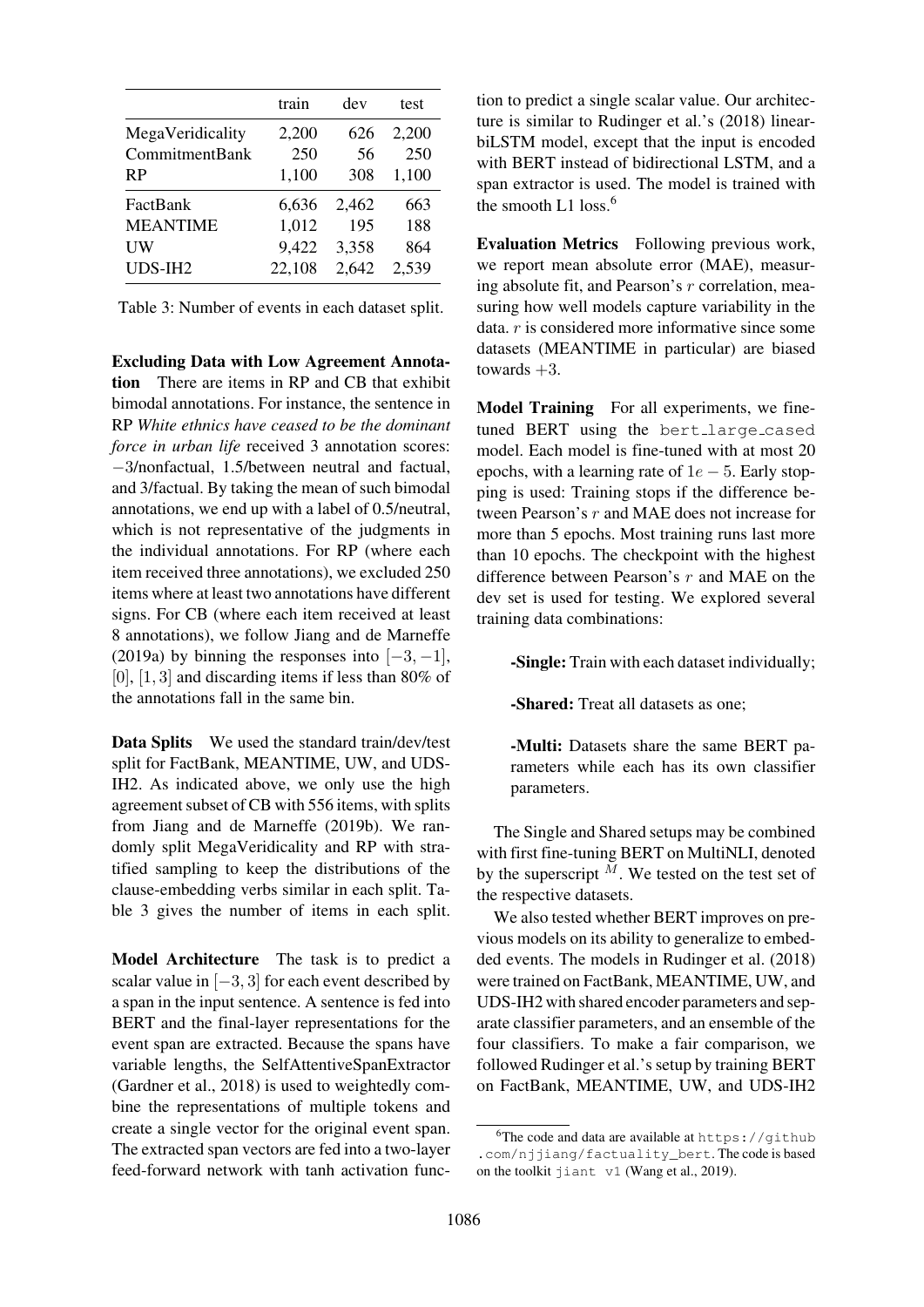|                     | R                 |                   |                   |             |                  | Previous | MAE    |                   |                   |                     |                   | Previous |
|---------------------|-------------------|-------------------|-------------------|-------------|------------------|----------|--------|-------------------|-------------------|---------------------|-------------------|----------|
|                     | Shared            | Shared $^M$       | Single            | Single $^M$ | Multi            | SotA     | Shared | Shared $^M$       | Single            | Single <sup>M</sup> | Multi             | SotA     |
| <b>CB</b>           | 0.865             | 0.869             | 0.831             | 0.878       | $0.89^{\dagger}$ |          | 0.713  | 0.722             | 0.777             | 0.648               | $0.617^{\dagger}$ |          |
| RP                  | 0.806             | 0.813             | 0.867             | 0.867       | $0.87^{\dagger}$ |          | 0.733  | 0.714             | 0.621             | 0.619               | $0.608^{\dagger}$ |          |
| MegaVeridicality    | $0.876^{\dagger}$ | 0.873             | 0.857             | 0.863       | 0.857            |          | 0.508  | $0.501^{\dagger}$ | 0.531             | 0.523               | 0.533             |          |
| FactBank            | 0.836             | 0.845             | $0.914^{\dagger}$ | 0.901       | 0.903            | 0.903    | 0.42   | 0.417             | $0.228^{\dagger}$ | 0.241               | 0.236             | 0.31     |
| <b>MEANTIME</b>     | 0.557             | $0.572^{\dagger}$ | 0.503             | 0.513       | 0.491            | 0.702    | 0.333  | 0.338             | 0.355             | 0.345               | $0.319^{\dagger}$ | 0.204    |
| UW                  | 0.776             | 0.787             | $0.868^{\dagger}$ | 0.868       | 0.865            | 0.83     | 0.532  | 0.523             | $0.349^{\dagger}$ | 0.351               | 0.351             | 0.42     |
| UDS-IH <sub>2</sub> | 0.845             | 0.843             | $0.855^{\dagger}$ | 0.854       | 0.853            | 0.909    | 0.794  | 0.804             | $0.76^{\dagger}$  | 0.763               | 0.766             | 0.726    |

Table 4: Performance on the test sets under different BERT training setups. The best score obtained by our models for each dataset under each metric is marked by †. The overall best scores are highlighted. Each score is the average from three runs with different random initialization. The previous stateof-the-art results are given when available. All come from Pouran Ben Veyseh et al. (2019), except the MAE score on UW, which comes from Stanovsky et al. (2017).

<span id="page-6-0"></span>with one single set of parameters<sup>7</sup> and tested on MegaVeridicality and CommitmentBank.<sup>8</sup>

## 5 Results

Table 4 shows performance on the various test sets with the different training schemes. These models perform well and obtain the new state-of-the-art results on FactBank and UW, and comparable [perform](#page-6-0)ance to the previous models on the other datasets (except for MEANTIME<sup>9</sup>). Comparing Shared vs. Shared<sup>M</sup> and Single vs. Single<sup>M</sup>, we see that transferring with MNLI helps all datasets on at least one metric, except for UDS-IH2 where MNLI-transfer hurts performance. [T](#page-6-1)he Multi and Single models obtain the best performance on almost all datasets other than MegaVeridicality and MEANTIME. The success of these models confirms the findings of Rudinger et al. (2018) that having dataset-specific parameters is necessary for optimal performance. Although this is expected, since each dataset has its own specific features, the resulting model ca[ptures](#page-15-2) [data-specific](#page-15-2) [q](#page-15-2)uirks rather than generalizations about event factuality. This is problematic if one wants to deploy the system in downstream applications, since which dataset the input sentence will be more similar to is unknown a priori.

|                      |      | MegaVeridicality CB |                  |                   |
|----------------------|------|---------------------|------------------|-------------------|
|                      | r    | MAE                 | $\boldsymbol{r}$ | <b>MAE</b>        |
| <b>BERT</b>          | 0.60 | 1.09                |                  | $0.59$ 1.40       |
| Stanovsky et al.     |      |                     |                  | $0.50 \quad 2.04$ |
| Rudinger et al. 0.64 |      |                     |                  | 0.33 1.87         |

Table 5: Performance on MegaVeridicality and [CommitmentBan](#page-15-3)k across all splits of the previous [model \(Stanovs](#page-15-2)ky et al. 2017 and Rudinger et al. 2018) and BERT trained on the concatenation of FactBank, MEANTIME, UW, UDS-IH2 using one set of parameters. White et al[. \(2018\) did not](#page-15-2) [repor](#page-15-2)t [MAE](#page-15-3) [results](#page-15-3) [for](#page-15-3) [MegaV](#page-15-3)eridicality.

<span id="page-6-2"></span>However, looking [at whether BERT im](#page-16-0)proves on the previous state-of-the-art results for its ability to generalize to the linguistic constructions without in-domain supervision, the results are less promising. Table 5 shows performance of BERT trained on four factuality datasets and tested on MegaVeridicality and CB across all splits, and the Rule-based and Hybrid models' performance reported in [Jiang](#page-6-2) [an](#page-6-2)d de Marneffe (2019a) and White et al. (2018). BERT improves on the other systems by only a small margin for CB, and obtains no improvement for MegaVeridicality. De[spite havin](#page-16-0)[g](#page-14-2)[a](#page-14-2)[magnitude](#page-14-2) [more](#page-14-2) [pa](#page-14-2)r[ameter](#page-14-2)s and pretraining, BERT does not generalize to the embedded events present in MegaVeridicality and CB. This shows that we are not achieving robust natural language understanding, unlike what the near-human performance on various NLU benchmarks suggests.

Finally, although RoBERTa (Liu et al., 2019) has exhibited improvements over BERT on many different tasks, we found that, in this case, using

<sup>&</sup>lt;sup>7</sup>Unlike the Hybrid model of Rudinger et al.  $(2018)$ , there is no separate classifier parameters for each dataset.

<sup>8</sup>For both datasets, examples from all splits are used, following previous work.

<span id="page-6-1"></span><sup>&</sup>lt;sup>9</sup>The difference in perform[ance for MEANTIME](#page-15-2) might come from a difference in splitting: Pouran Ben Veyseh et al.'s (2019) test set has a different size. Some of the gold labels in MEANTIME also seem wrong.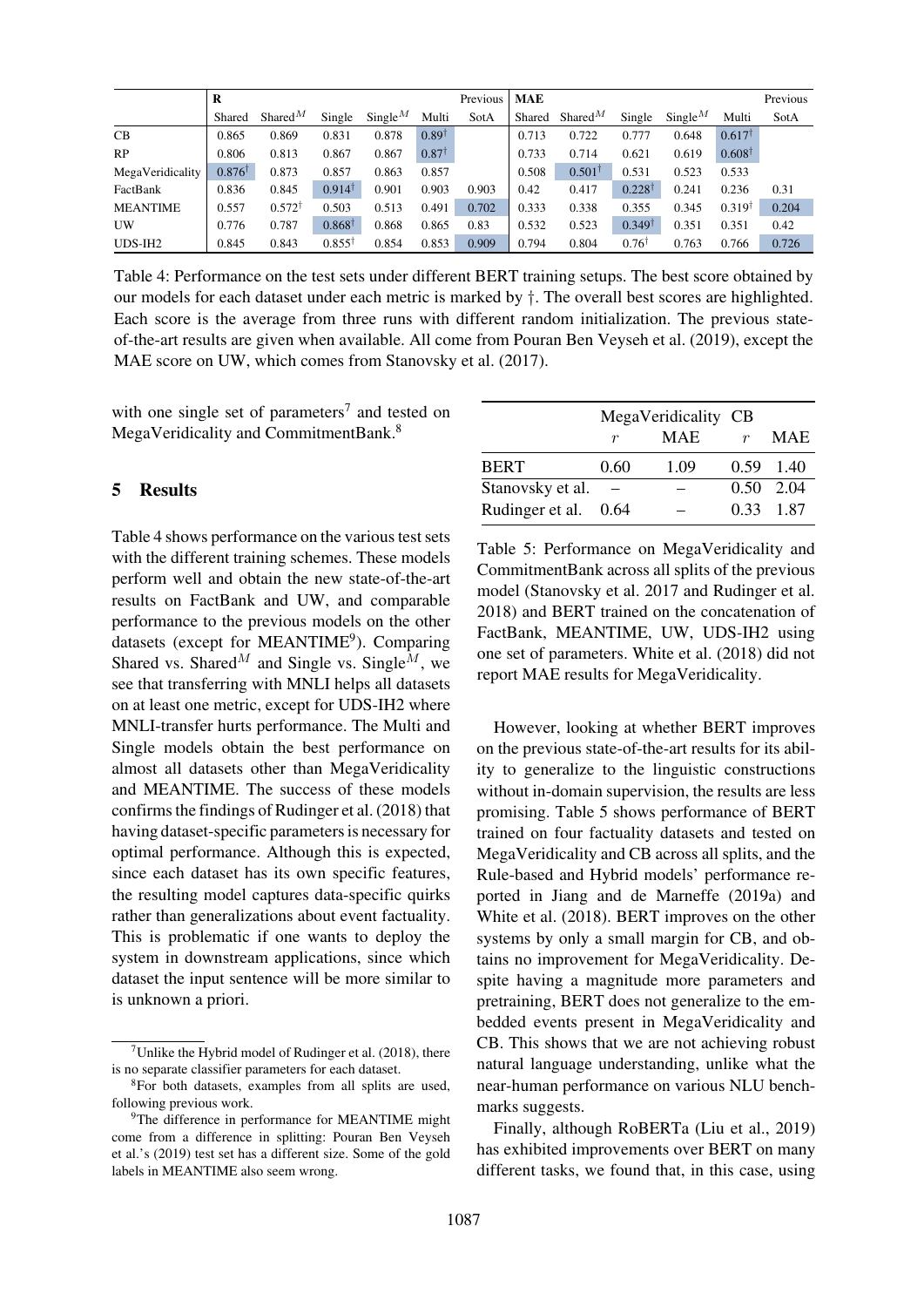pretrained RoBERTa instead of BERT does not yield much improvement. The predictions of the two models are highly correlated, with 0.95 correlation over all datasets' predictions.

# 6 Quantitative Analysis: Expected Inference

Here, we evaluate our hypothesis that BERT can learn subtle lexical patterns, regardless of whether they align with lexical semantics theories, but struggles when pragmatic reasoning overrides the lexical patterns. To do so, we present results from a quantitative analysis using the notion of expected inference. To facilitate meaningful analysis, we generated two random train/dev/test splits of the same sizes as in Table 3 (besides the standard split) for MegaVeridicality, CB, and RP. All items are present at least once in the test sets. We trained the Multi model using three different random initializations [with](#page-5-0) [each](#page-5-0) split. $10$  We use the mean predictions of each item across all initializations and all splits (unless stated otherwise).

### 6.1 Method

As described above, the expected inference of an item is the factuality label predicted by lexical patterns only. We hypothesize that BERT does well on items where the gold labels match the expected inference, and fails on those that do not.

How to Get the Best Expected Inference? To identify the expected inference, the approach varies by dataset. For the datasets focusing on embedded events (MegaVeridicality, CB, and RP), we take, as expected inference label, the mean labels of training items with the same combination of features as the test item. Theoretically, the signatures should capture the expected inference. However, as shown earlier, the signatures do not always align with the observed annotations, and not all verbs have signatures defined. The mean labels of training items with the same features captures what the common patterns in the data are and what the model is exposed to. In MegaVeridicality and RP, the features are clause-embedding

| Dataset          | $\alpha$ | $SE(\alpha)$ $\beta$ |       | $SE(\beta)$ |
|------------------|----------|----------------------|-------|-------------|
| FactBank         | $-0.039$ | 0.018                | 0.073 | 0.015       |
| <b>MEANTIME</b>  | $-0.058$ | 0.033                | 0.181 | 0.024       |
| <b>UW</b>        | 0.004    | 0.016                | 0.261 | 0.016       |
| MegaVeridicality | 0.134    | 0.008                | 0.142 | 0.006       |
| C <sub>B</sub>   | 0.099    | 0.020                | 0.265 | 0.016       |
| <b>RP</b>        | 0.059    | 0.011                | 0.468 | 0.012       |

Table 6: Estimated random intercepts  $(\alpha)$  and slopes  $(\beta)$  for each dataset and their standard errors. The fixed intercept is 0.228 with standard error 0.033.

<span id="page-7-2"></span>verb, polarity, and frames. In CB, they are verb and entailment-canceling environment.<sup>11</sup>

For FactBank, UW, and MEANTIME, the approach above does not apply because these datasets contain matrix-clause and embed[ded](#page-7-0) events. We take the predictions from Stanovsky et al.'s Rule-based model<sup>12</sup> as the expected inference, since the Rule-based model uses lexical rules including the signatures. We omitted UDS-IH2 from this analysis because there ar[e](#page-15-3) [no](#page-15-3) [existing](#page-15-3) [pre](#page-15-3)dictions by the R[ule](#page-7-1)-based model on UDS-IH2 available.

### 6.2 Results

We fitted a linear mixed effect model using the absolute error between the expected inference and the label to predict the absolute error of the model predictions, with random intercepts and slopes for each dataset. Results are shown in Table 6. We see that the slopes are all positive, suggesting that the error of the expected inference to the label is positively correlated with the error [of the](#page-7-2) [mo](#page-7-2)del, as we hypothesized.

The slope for FactBank is much smaller than the slopes for the other datasets, meaning that for FactBank, the error of the expected inference does not predict the model's errors as much as in the other datasets. This is due to the fact that the errors in FactBank consist of items for which the lexicalist and crowdsourced annotations may differ. The model, which has been trained on crowdsourced

<sup>&</sup>lt;sup>10</sup>There is no model performing radically better than the others. The Multi model achieves better results than the Single one on CB and is getting comparable performance to the Single model on the other datasets.

<sup>&</sup>lt;sup>11</sup> The goal is to take items with the most matching features. If there are no training items with the exact same combination of features, we take items with the next best match, going down the list if the previous features are not available:

<sup>-</sup> MegaVeridicality and RP: verb-polarity, verb, polarity.

<span id="page-7-0"></span><sup>-</sup> CB: verb, environment.

<span id="page-7-1"></span><sup>12</sup>https://github.com/gabrielStanovsky/unified -factuality/tree/master/data/predictions on test.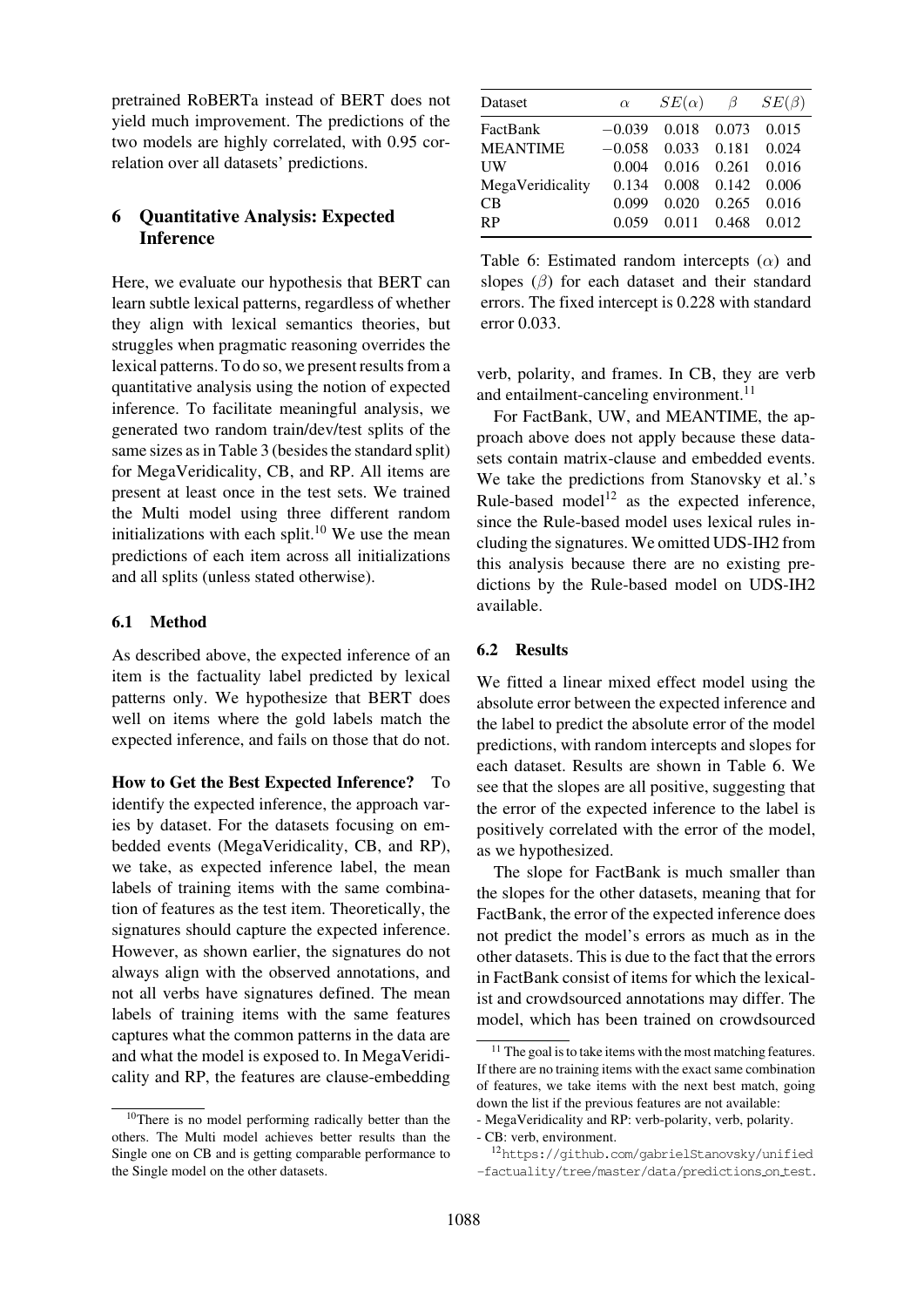

Figure 2: Multi model's predictions compared to gold labels for all CB items present in all splits, by entailment-canceling environment. Diagonal line shows perfect prediction.

<span id="page-8-0"></span>datasets, makes predictions that are more in line with the crowdsourced annotations but are errors compared to the lexicalist labels. For example, 44% of the errors are reported events (e.g., *X said that* . . . ) annotated as neutral in FactBank (given that both true or false things can be reported) but predicted as factual. Such reported events have been found to be annotated as factual by crowdworkers (de Marneffe et al., 2012; Lee et al., 2015). On the other hand, the expected inference (from the Rule-based model) also follows a lexicalist approach. Therefore labels align well with the expec[ted](#page-14-11) [inference,](#page-14-11) [but](#page-14-11) [th](#page-14-11)e [pred](#page-14-11)ic[tions](#page-14-1) [do](#page-14-1) [so](#page-14-1) [poorl](#page-14-1)y.

## 7 Qualitative Analysis

The quantitative analysis shows that the model predictions are driven by surface-level features. Not surprisingly, when a gold label of an item diverges from the label of items with similar surface patterns, the model does not do well. Here, we unpack which surface features are associated with labels, and examine the edge cases in which surface features diverge from the observed labels. We focus on the CB, RP, and MegaVeridicality datasets because they focus on embedded events well studied in the literature.

#### 7.1 CB

Figure 2 shows the scatterplot of the Multi model's prediction vs. gold labels on CB, divided by each entailment-canceling environment. As pointed out by Jiang and de Marneffe (2019b), the interplay [between](#page-8-0) the entailment-canceling environment and the clause-embedding verb is often the decid[ing factor for the factua](#page-14-4)l[ity of th](#page-14-4)e complement

in CB. Items with factive embedding verbs tend indeed to be judged as factual (most blue points in Figure 2 are at the top of the panels). ''Negraising'' items contain negation in the matrix clause (*not* {*think/believe/know*} φ) but are interpreted as negating the content of the complement cl[ause](#page-8-0) [\(](#page-8-0){*t[hi](#page-8-0)nk/believe/know*} *not* φ). Almost all items involving a construction indicative of ''Negraising'' *I don't think/believe/know*  $\phi$  have nonfactual labels (see  $\times$  in first panel of Figure 2). Items in modal environment are judged as factual (second panel where most points are at the top).

In addition to the environment and the verb, there are more fine-grained surface pa[tterns](#page-8-0) [pre](#page-8-0)dictive of human annotations. Polar question items with nonfactive verbs often have near-0 factuality labels (third panel, orange circles clustered in the middle). In tag-question items, the label of the embedded event often matches the matrix clause polarity, such as (6) with a matrix clause of positive polarity and a factual embedded event.

(6)  $\left[ \ldots \right]$  I think it [we](#page-8-1)nt<sup>1.09 [1.52]</sup> to Lockheed, didn't it?

<span id="page-8-1"></span>Following these statistical regularities, the model obtains good results by correctly predicting the majority cases. However, it is less successful on cases where the surface features do not lead to the usual label, and pragmatic reasoning is required. The model predicts most of the neg-raising items correctly, which make up 58% of the data under negation. But the neg-raising pattern leads the model to predict negative values even when the labels are positive, as in  $(7)$ .<sup>13</sup>

<sup>&</sup>lt;sup>13</sup>We use the notation event span<sup>label [prediction]</sup> throughout the rest of the paper.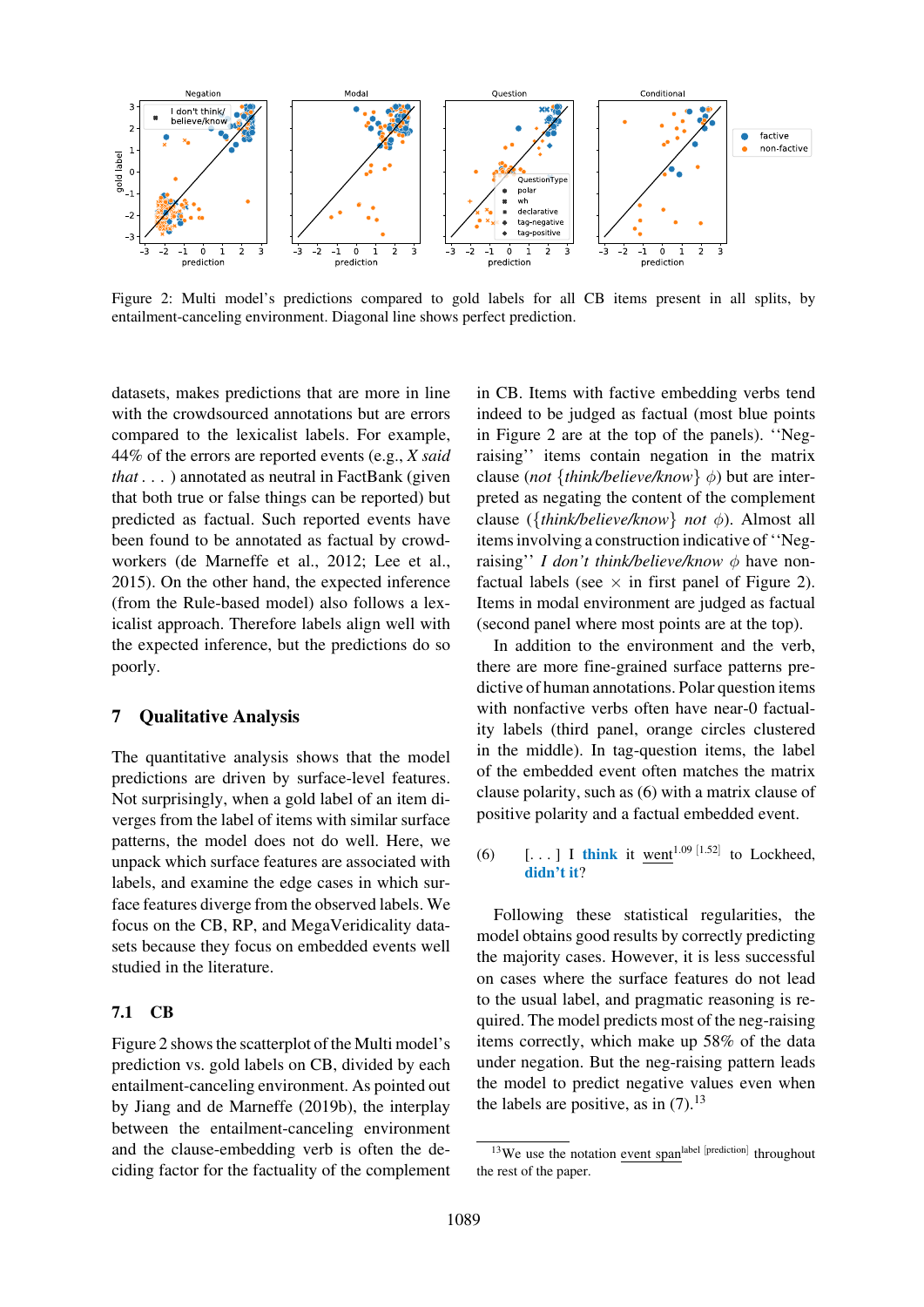

Figure 3: Multi model's predictions compared to gold labels for certain verbs and frames in RP. Diagonal line shows perfect prediction.

<span id="page-9-0"></span>(7) [. . . ] And I think society for such a long time said, well, you know, you're married, now you need to have your family and I *don't* think it's been<sup>1.25 [-1.99]</sup> until recently that they had decided that two people was a family.

It also wrongly predicts negative values for items where the context contains a neg-raising-like substring (*don't think/believe*), even when the targeted event is embedded under another environment: question for (8), antecedent of conditional for (9).

- (8) B: All right, well. A: Um, short term, I don't think anything's going to be done about it or probably should be done about it. B: Right. Uh, are you saying you <u>don't think</u> anything should be done in the short term<sup>0 [-1.73]</sup>?
- $(9)$  [...] I <u>do</u> not believe I am being unduly boastful *if* I say that very few ever needed<sup>2.3 [-1.94]</sup> amendment.

#### 7.2 RP

The surface features impacting the annotations in RP are the clause-embedding verb, its syntactic frame, and polarity. Figure 3 shows the scatterplot of label vs. prediction for items with certain verbs and frames, for which we will show concrete examples later. The errors (circled points) in each panel are often far [away from](#page-9-0) the other points of the same polarity on the  $y$ -axis, confirming the findings above that the model fails on items that diverge from items with similar surface patterns. Generally, points are more widespread along the  $y$ -axis than the  $x$ -axis, meaning that the model makes similar predictions for items which share the same features, but it cannot account for variability among such items. Indeed, the mean variance of the predictions for items of each verb, frame, and polarity is 0.19, while the mean variance of the gold labels for these items is 0.64.

Compare (10) and (11): They consist of the same verb *convince* with positive polarity and they have similar predictions, but very different gold labels. Most of the *convince* items of positive polarity are [betwe](#page-9-1)en n[eutral](#page-9-2) and factual (between 0 and 1.5), such as (10). The model learned that from the training data: All *convince* items of positive polarity have similar predictions ranging from 0.7 to 1.9, with mean 1.05 (also shown in the first panel of Figure 3). H[oweve](#page-9-1)r, (11) has a negative label of −2 unlike the other *convince* items, because the following context *I was mistaken* clearly states that the speaker's belief is false, and therefore the event *[they](#page-9-0) [w](#page-9-0)ould fetch [up](#page-9-2) [at](#page-9-2) the house in Soho* is not factual. Yet the model fails to take this into account.

- (10) I was convinced that the alarm was given when Mrs. Cavendish was in the room<sup>1.5 [1.13]</sup>.
- <span id="page-9-1"></span>(11) I was convinced that they would fetch up at the house in Soho<sup>-2 [0.98]</sup>, but it appears I was mistaken.

#### <span id="page-9-2"></span>7.3 MegaVeridicality

As shown in the expected inference analysis, MegaVeridicality exhibits the same error pattern as CB and RP (failing on items where gold labels differ from the ones of items sharing similar surface features). Unlike CB and RP, MegaVeridicality is designed to rule out the effect of pragmatic reasoning. Thus the errors for MegaVeridicality cannot be due to pragmatics. Where are those stemming from? It is known that some verbs behave very differently in different frames. However, the model was not exposed to the same combination of verb and frame during training and testing, which leads to errors. For example, *mislead*<sup>14</sup> in the *VERBed NP to VP* frame in positive polarity,

<span id="page-9-3"></span><sup>&</sup>lt;sup>14</sup>Other verbs with the same behavior and similar m[ean](#page-9-3)ing include *dupe, deceive, fool*.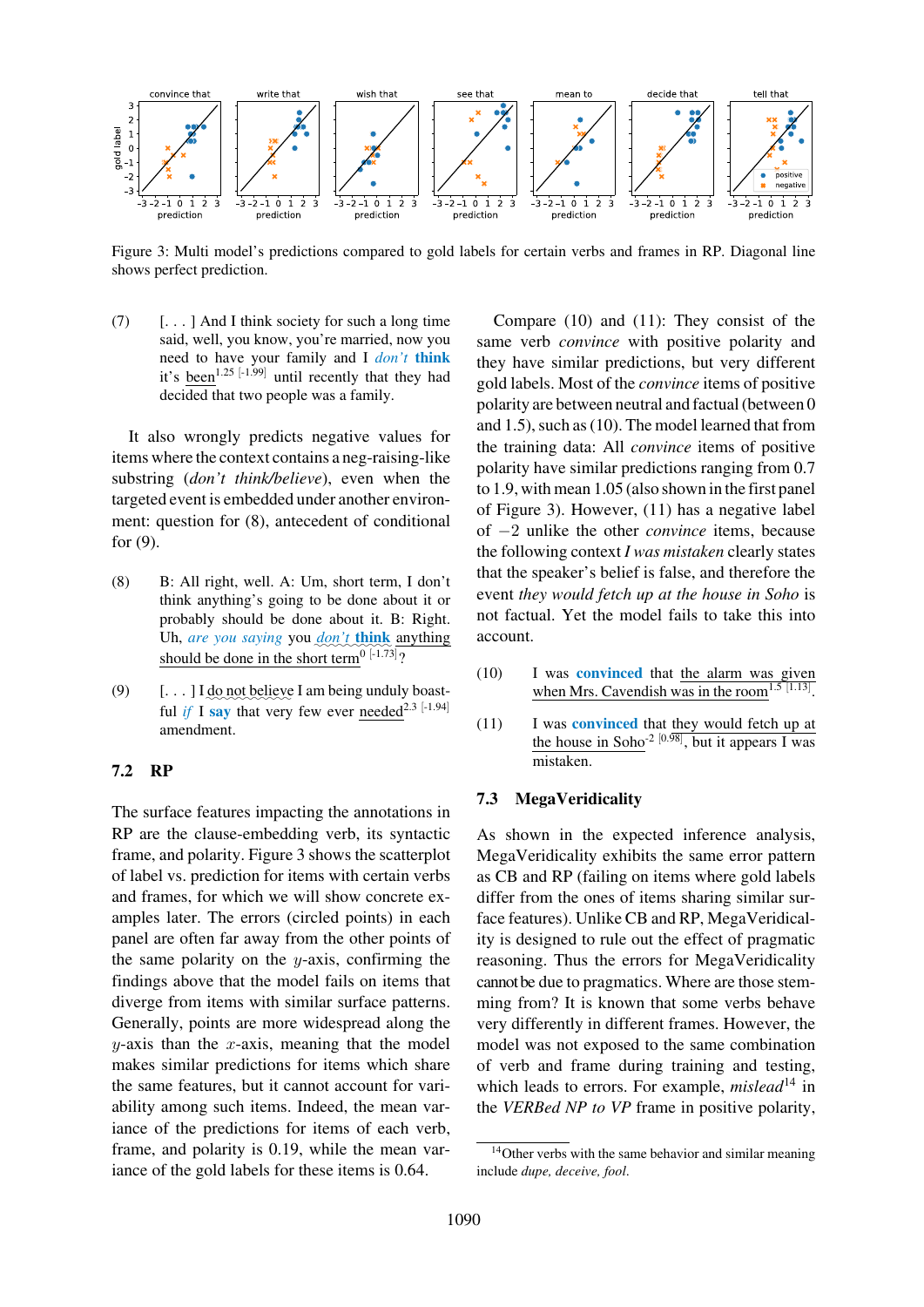as in (12), and its passive counterpart (13), suggests that the embedded event is factual (*someone did something*), while in other frame/polarity, the event is nonfactual, as in (14) and (15). The model, follo[wing](#page-10-0) [t](#page-10-0)he patterns of *mislead* in oth[er](#page-10-1) [con](#page-10-1)texts, fails on (12) and (13) because the training set did not contain instances [with](#page-10-2) *misl[ead](#page-10-3)* in a factual context.

- (12) [Some](#page-10-0)one [misl](#page-10-1)ed a particular person to  $do^{2.7}$  [-1.6] a particular thing.
- <span id="page-10-0"></span>(13) A particular person was misled to  $do^{2.7}$  [-1.21] a particular thing.
- <span id="page-10-1"></span>(14) Someone was misled that a particular thing happened<sup>-1.5 [-2.87]</sup>.
- <span id="page-10-2"></span>(15) Someone **was**n't **misled to**  $d\sigma^{0.3}$  [-0.6] a particular thing.

<span id="page-10-3"></span>This shows that the model's ability to reason is still limited to pattern matching: It fails to induce how verb meaning interacts with syntactic frames that are unseen during training. If we augment MegaVeridicality with more items of verbs in these contexts (currently there is one example of each verb under either polarity in most frames) and add them to the training set, BERT would probably learn these behaviors.

Moreover, the model here exhibits a different pattern from White et al. (2018), who found that their model cannot capture inferences whose polarity mismatches the matrix clause polarity, as their model f[ails on items with v](#page-16-0)erbs that suggest nonfactuality of their complement such as *fake, misinform* under positive polarity. As shown in the expected inference analysis in Section 6, our model is successful at these items, since it has memorized the lexical pattern in the training data.

#### 7.4 Error Categorization

In this section, we study the kinds of reasoning that is needed to draw the correct inference in items that the system does not handle correctly. For the top 10% of the items sorted by absolute error in CB and RP, two linguistically trained annotators annotated which factors lead to the observed factuality inferences, according to factors put forth in the literature, as described below.15

Prior Probability of the Event Whether the event described is likely to be true is known to influence human judgments of event factuality (Tonhauser et al., 2018; de Marneffe et al., 2019). Events that are more likely to be factual a priori are often considered as factual even when they are embedded, as in (16). Conversely, events that are [unlikely](#page-15-8) [a](#page-15-8) [priori](#page-15-8) [are](#page-15-8) [r](#page-15-8)[ated](#page-14-3) [as](#page-14-3) [nonfactual](#page-14-3) [whe](#page-14-3)n embedded, as in (17).

- <span id="page-10-4"></span> $(16)$  [...] H[e](#page-10-4) [took](#page-10-4) the scuffed leather document case off the seat beside him and banged the door shu[t](#page-10-5) [with](#page-10-5) the violence of someone who had *not* learned that car doors do not need the same sort of treatment as those of railway carriages $^{2.63}$  [0.96]
- (17) In a column lampooning Pat Buchanan, Royko did *not* write that Mexico was-3 [-0.3] a useless country that should be invaded and turned over to Club Med.

<span id="page-10-5"></span>Context Suggests (Non)Factuality The context may directly describe or give indirect cues about the factuality of the content of the complement. In (18), the preceding context *they're French* clearly indicates that the content of the complement is false. The model predicts  $-0.28$  (the mean label for training items with *wish* under positive polarity is  $-0.5$ ), suggesting that the model fails to take the preceding context into account.

(18) They're French, but wish that they were<sup>-2.5 [-0.28]</sup> mostly Caribbean.

<span id="page-10-6"></span>The effect of context can be less explicit, but nonetheless there. In (19), the context *which it's mainly just when it gets real, real hot* elaborates on the time of the warnings, carrying the presupposition that the content of the complement *they have warnings here* [is](#page-10-7) [tru](#page-10-7)e. In (20), the preceding context *Although Tarzan is now nominally in control*, with the marker *although* and *nominally* suggesting that Tarzan is not actually in charge, makes the complement *[Ka](#page-11-0)la the Ape-Mom is really in charge* more likely.

<span id="page-10-7"></span> $(19)$  [...] B: Oh, gosh, I think I would hate to live in California, the smog there. A: Uh-huh. B: I mean, I *can't* believe they have<sup>2.33 [0.327]</sup> warnings here, which it's mainly just when it gets real, real hot.

<sup>&</sup>lt;sup>15</sup>This is not an exhaustive list of reasoning types present in the data, and having one of these properties is not sufficient for the model to fail.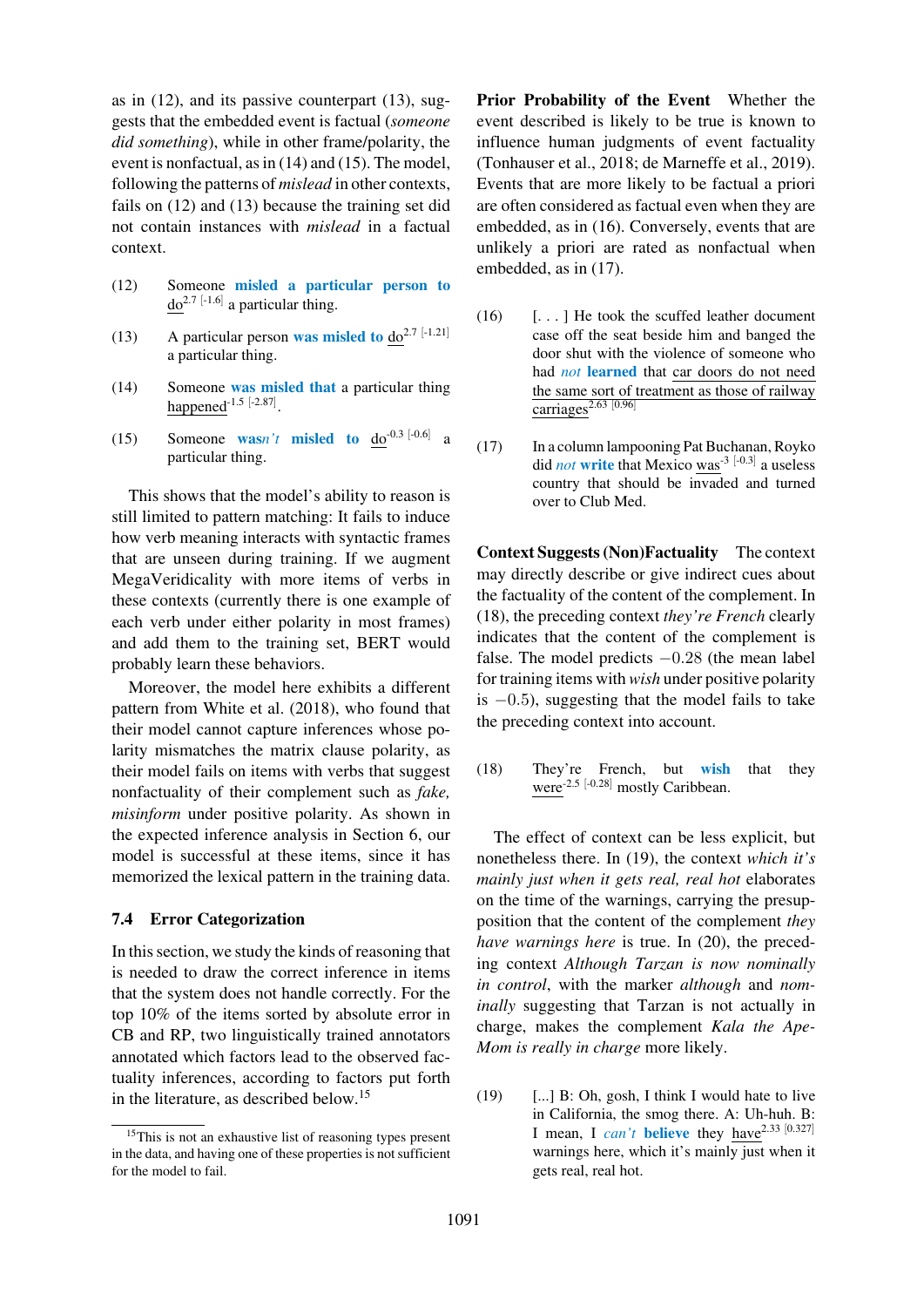(20) Although Tarzan is now nominally in control, one does *not* suspect that Kala the Ape-Mom, the Empress Dowager of the Jungle, is $2.5$  [-0.23] really in charge.

<span id="page-11-0"></span>Discourse Function When sentences are uttered in a discourse, there is a discourse goal or a question under discussion (QUD) that the sentence is trying to address (Roberts, 2012). According to Tonhauser et al. (2018), the contents of embedded complements that do not address the question under discussion are considered as more factual than those that do a[ddress](#page-15-9) [the](#page-15-9) [QUD](#page-15-9). Even for items [that](#page-15-8) [are](#page-15-8) [sentences](#page-15-8) [in](#page-15-8) [i](#page-15-8)solation, as in RP, readers interpreting these sentences probably reconstruct a discourse and the implicit QUD that the sentences are trying to address. For instance, (21) contains the factive verb *see*, but its complement is labeled as nonfactual  $(-2)$ .

(21) Jon did *not* see that they were<sup>-2 [1.45]</sup> hard pressed.

<span id="page-11-1"></span>Such a label is compatible with a QUD asking what is the evidence that Jon has to whether they were hard pressed. The complement does not answer that QUD, but the sentence affirms that Jon lacks visual evidence to conclude that they were hard pressed. In (22), the embedded event is annotated as factual although it is embedded under a report verb (*tell*). However, the sentence in (22) can be understood as providing a partial answer to the QUD *What was t[he](#page-11-2) [vic](#page-11-2)e president told?*. The content of the complement does not addres[s the](#page-11-2) QUD, and is therefore perceived as factual.

<span id="page-11-2"></span>(22) The Vice President was *not* told that the Air Force was trying<sup>2 [-0.15]</sup> to protect the Secretary of State through a combat air patrol over Washington.

Tense/Aspect The tense/aspect of the clauseembedding verb and/or the complement affects the factuality of the content of the complement (Karttunen, 1971b; de Marneffe et al., 2019). In (23), the past perfect *had meant* implies that the complement did not happen  $(-2.5)$ , whereas in (24) in the prese[nt tense, the complement i](#page-14-3)s [interpreted](#page-14-10) [as](#page-14-10) [neutr](#page-14-10)al (0.5).

- (23) She had **meant** to warn<sup>-2.5 [-0.24] Mr. Brown</sup> about Tuppence.
- <span id="page-11-3"></span>(24) A bigger contribution means to support<sup>0.5 [1.45]</sup> candidate Y.

Subject Authority/Credibility The authority of the subject of the clause-embedding verb also affects factuality judgments (Schlenker 2010, de Marneffe et al., 2012, among others). The subjects of (25), a legal document, and (26), the tenets of a religion, have the authority to require or demand. Therefore what the l[egal](#page-15-10) [document](#page-15-10) [re](#page-15-10)[quires](#page-14-11) [is](#page-14-11) [perceived](#page-14-11) [as](#page-14-11) [factu](#page-14-11)al, and what the tenets do not demand is perceived as nonfactual.

- (25) Section 605(b) requires that the Chief Counsel gets<sup>2.5 [0.53]</sup> the statement.
- (26) The tenets of Jainism do *not* demand that everyone must be wearing shoes when they come into a holy place<sup>-2 [-0.28]</sup>.

On the other hand, the perceived lack of authority of the subject may suggest that the embedded event is not factual. In (27), although *remember* is a factive verb, the embedded event only receives a mean annotation of 1, probably because the subject *a witness* introduces a specific situational context questio[ning](#page-11-4) whether to consider someone's memories as facts.

<span id="page-11-4"></span>(27) A witness remembered that there were<sup>1 [2.74]</sup> four simultaneous decision making processes going on at once.

Subject-Complement Interaction for Prospective Events Some clause-embedding verbs, such as *decide* and *choose*, introduce so-called ''prospective events'', which could take place in the future (Saurí, 2008). The likelihood that these events will actually take place depends on several factors: the content of the complement itself, the embedding verb, and the subject of the verb. When the [subject](#page-15-11) [of](#page-15-11) [t](#page-15-11)he clause-embedding verb is the same as the subject of the complement, the prospective events are often judged as factual, as in (28). In (29), the subjects of the main verb and the complement verb are different, and the complement is judged as neutral.

- (2[8\)](#page-11-5) He [decid](#page-11-6)ed that he must leave no stone unturned $^{2.5}$  [0.43].
- <span id="page-11-5"></span>(29) Poirot decided that Miss Howard must be kept in the dark<sup>0.5 [1.49]</sup>.

<span id="page-11-6"></span>Even when subjects are the same, the nature of the prospective event itself also affects whether it is perceived as factual. Compare (30) and (31)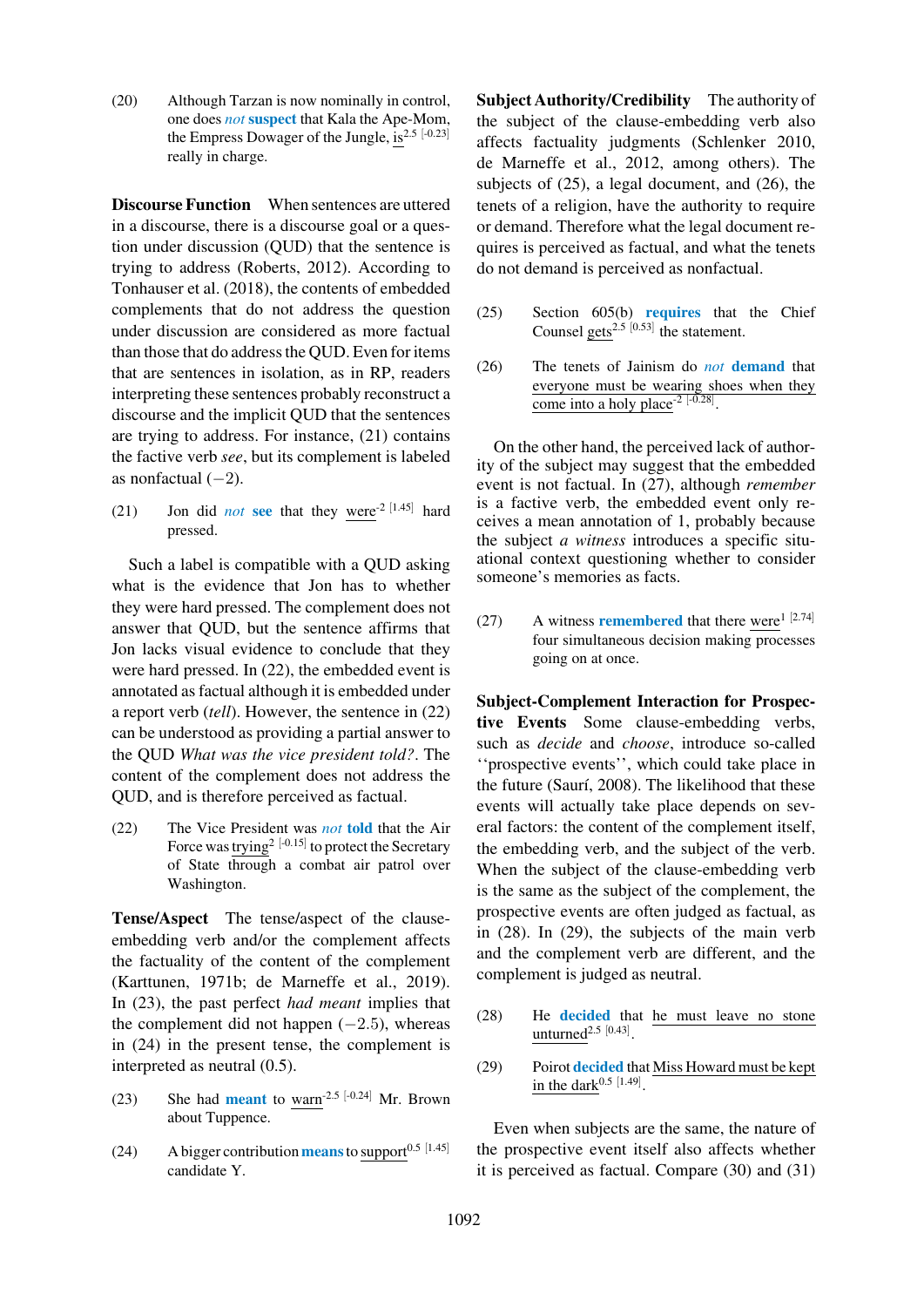both featuring the construction *do not choose to*: (30) is judged as nonfactual whereas (31) is neutral. This could be due to the difference in the extent to which the subject entity has the ability to fulfill the chosen course of action denoted by the [embe](#page-12-0)dded predicate. In (30), Hillary [Clint](#page-12-1)on can be perceived to be able to decide where to stay, and therefore when she does not choose to stay somewhere, one infers that she indeed does not stay there. On the other [hand](#page-12-0), the subject in (31) is not able to fulfill the chosen course of action (where to be buried), since he is presumably dead.

- (30) Hillary Clinton does *not* choose [to](#page-12-1) stay-2.5 [-0.92] at Trump Tower.
- <span id="page-12-0"></span>(31) He did *not* choose to be buried<sup>0.5 [-0.75]</sup> there.

<span id="page-12-1"></span>Lexical Inference An error item is categorized under ''lexical inference'' if the gold label is inline with the signature of its embedding verb. Such errors happen on items of a given verb for which the training data do not exhibit a clear pattern because the training items contains items where the verb follows its signature as well as items where pragmatic factors override the signature interpretation. For example, (32) gets a factual interpretation, consistent with the factive signature of *see*.

(32) He did *not* see that Manning had glanced<sup>2 [0.47]</sup> at him.

However, the training instances with *see* under negation have labels ranging from −2 to 2 (see the orange  $\times$ 's in the fourth panel of Figure 3). Some items indeed get a negative label because of the presence of pragmatic factors, such as in (21), but the system is unable to identify these factors. It thus fails to learn to tease apart the f[actual](#page-9-0) [and](#page-9-0) nonfactual items, predicting a neutral label that is roughly the mean of the labels of the tra[ining](#page-11-1) items with *see* under negation.

Annotation Error As in all datasets, it seems that some human labels are wrong and the model actually predicts the right label. For instance, (33) should have a more positive label (rather than 0.5), as *realize* is taken to be factive and nothing in the context indicates a nonfactual interpretation.

(33) I did *not* realize that John had fought<sup>0.5 [2.31]</sup> with his mother prior to killing her.

|                             |      | RP                       |       |  |
|-----------------------------|------|--------------------------|-------|--|
| #                           | $\%$ | #                        | $\%$  |  |
| 5                           | 9.1  | 32                       | -12.8 |  |
|                             |      | 29                       | 11.6  |  |
|                             |      | 20                       | 8.0   |  |
| 1                           | 1.8  | 8                        | 3.2   |  |
| 1                           | 1.8  | 14                       | 5.6   |  |
|                             |      | 26                       | 10.4  |  |
|                             |      | 88                       | 35.2  |  |
| $\mathcal{D}_{\mathcal{L}}$ | 3.6  | 33                       | 13.2  |  |
| 55                          |      | 250                      |       |  |
|                             |      | СB<br>34 61.8<br>12 21.8 |       |  |

Table 7: Numbers (#) and percentages (%) of error items categorized for CB and RP.

<span id="page-12-2"></span>In total, 55 items (with absolute errors ranging from 1.10 to 4.35, and a mean of 1.95) were annotated in CB out of 556 items, and 250 in RP (with absolute errors ranging from 1.23 to 4.36, and a mean of 1.70) out of 2,508 items. Table 7 gives the numbers and percentages of errors in each category. The two datasets show different patterns that reflect their own characteristics. CB has rich preceding contexts, and therefore [more](#page-12-2) [item](#page-12-2)s exhibit inferences that can be traced to the effect of context. RP has more item categorized under lexical inference, because there is not much context to override the default lexical inference. RP also has more items under annotation errors, due to the limited amount of annotations collected for each item (3 annotations per item).

Although we only systematically annotated CB and RP (given that these datasets focus on embedded events), the errors in the other datasets focusing on main-clause events also exhibit similar inferences as the ones we categorized above, such as effects of context and lexical inference (more broadly construed).<sup>16</sup> Most of the errors concern nominal events. In the following examples—(34) and (35) from UW, and (36) from MEANTIME model failed to tak[e in](#page-12-3)to account the surrounding context which suggests that the events are nonfactual. In (34), the lexical meaning of *dro[pped](#page-12-4)* cle[arly](#page-13-2) [in](#page-13-2)dicates that th[e](#page-13-3) [plan](#page-13-3) is nonfactual. In (35), the death was *faked*, and in (36) production was *brought to an end*, indicating that the death did not happen [and](#page-12-4) there is no production anym[ore.](#page-13-2)

(34) In 2011, the AAR c[onsort](#page-13-3)ium attempted to block a drilling joint venture in the Arctic

<span id="page-12-4"></span><span id="page-12-3"></span><sup>16</sup>Some of the error categories only apply to embedded events, including the effect of QUD and subject authority.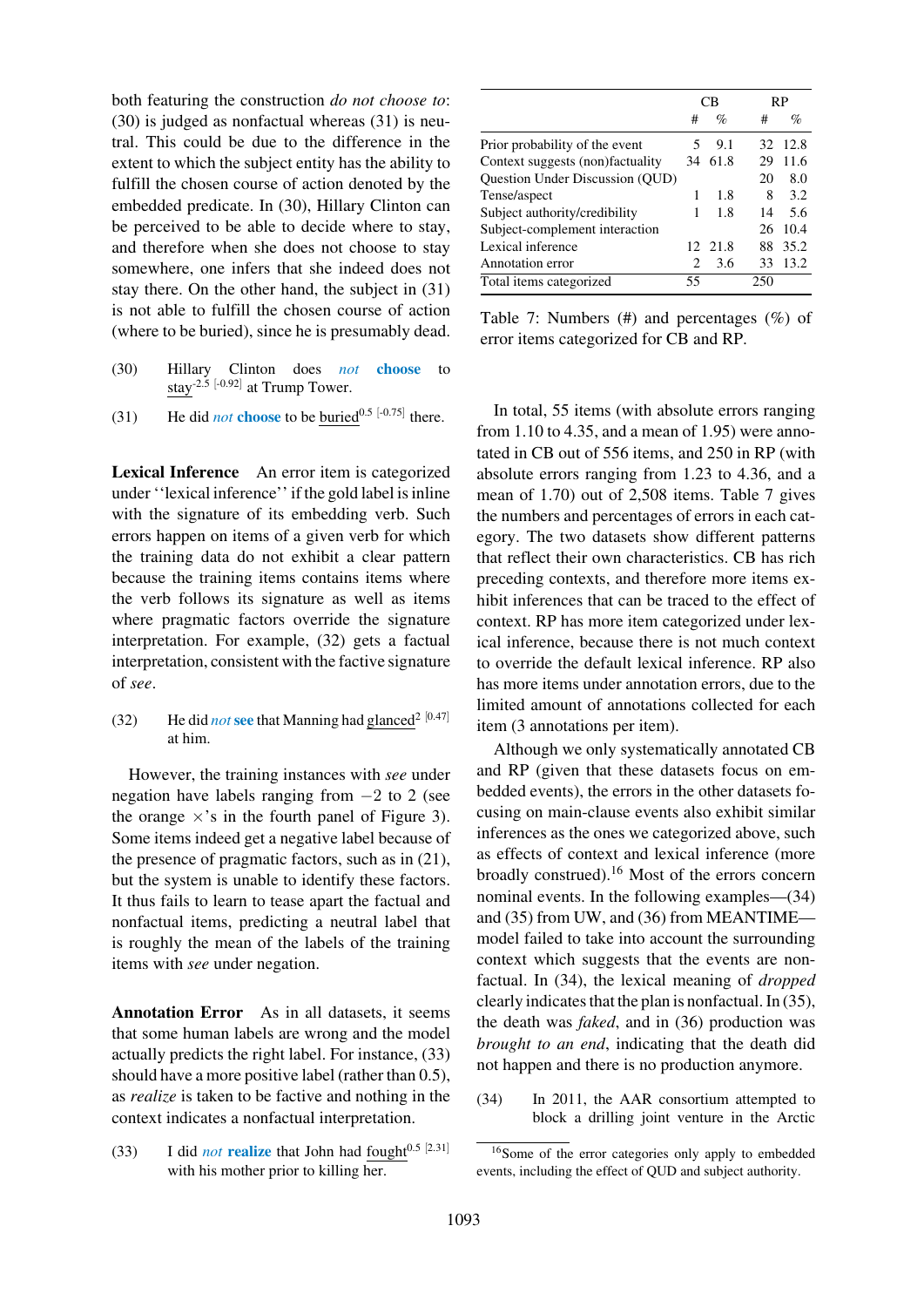between BP and Rosneft through the courts and the plan-2.8 [1.84] was eventually dropped.

- (35) The day before Raymond Roth was pulled over, his wife, Evana, showed authorities e-mails she had discovered that appeared to detail a plan between him and his son to fake his death-2.8 [1.35]
- <span id="page-13-2"></span>(36) Boeing Commercial Airplanes on Tuesday delivered the final 717 jet built to AirTran Airways in ceremonies in Long Beach, California, bringing production<sup>-3 [3.02]</sup> of McDonnell Douglas jets to an end.

<span id="page-13-3"></span>In (37), from FactBank, *just what NATO will do* carries the implication that NATO will do something, and the *do* event is therefore annotated as factual.

(37) Just what NATO will  $d\sigma^{3}$  [-0.05] with these eager applicants is not clear.

Example (38) from UDS-IH2 features a specific meaning of the embedding verb *say*: Here *say* makes an assumption instead of the usual speech report, and therefore suggests that the embedded event is not [factu](#page-13-4)al.

<span id="page-13-4"></span>(38) Say after I finished<sup>-2.25 [2.38]</sup> those 2 years and I found a job.

Inter-annotator Agreement for Categorization Both annotators annotated all 55 items in CB. For RP, one of the annotators annotated 190 examples, and the other annotated 100 examples, with 40 annotated by both. Among the set of items that were annotated by both annotators, annotators agreed on the error categorization 90% of the time for the CB items and 80% of the time for the RP items. This is comparable to the agreement level in Williams et al. (2020), in which inferences types for the ANLI dataset (Nie et al., 2020) are annotated.

#### 8 Conclusion

In this paper, we showed that, although fine-tuning BERT gives strong performance on several factuality datasets, it only captures statistical regularities in the data and fails to take into account pragmatic factors that play a role on event factuality. This aligns with Chaves's (2020) findings

for acceptability of filler-gap dependencies: Neural models give the impression that they capture island constraints well when such phenomena can be predicted by surface statistical regularities, but the models do not actually capture the underlying mechanism involving various semantic and pragmatic factors. Recent work has found that BERT models have some capacity to perform pragmatic inferences: Schuster et al. (2020) for scalar implicatures in naturally occurring data, Jeretič et al. (2020) for scalar implicatures and presuppositions triggered by certain lexical items in constructed data. It is, [however,](#page-15-12) [possible](#page-15-12) [tha](#page-15-12)t the good performance on those data is solely driv[en](#page-14-13) [by](#page-14-13) [surface](#page-14-13) [feature](#page-14-13)s as well. BERT models still only have limited capabilities to account for the wide range of pragmatic inferences in human language.

#### Acknowledgment

We thank TACL editor-in-chief Brian Roark and action editor Benjamin Van Durme for the time they committed to the review process, as well as the anonymous reviewers for their insightful feedback. We also thank Micha Elsner, Cory Shain, Michael White, and members of the OSU Clippers discussion group for their suggestions and comments. This material is based upon work supported by the National Science Foundation under grant no. IIS-1845122.

#### References

- <span id="page-13-0"></span>David Beaver. 2010. Have you noticed that your belly button lint colour is related to the colour of your clothing? In Rainer Bäuerle, Uwe Reyle, and Thomas Ede Zimmermann, editors, *Presuppositions and Discourse: Essays Offered to Hans Kamp*, pages 65–99. Leiden, The Netherlands: Brill. https://doi.org/10 .1163/9789004253162<sub>-</sub>004
- Ann Bies, Justin Mott, Colin Warner, and Seth Kulick. 2012. English [Web](https://doi.org/10.1163/9789004253162_004) [Treebank.](https://doi.org/10.1163/9789004253162_004) *Linguis[tic](https://doi.org/10.1163/9789004253162_004) [Data](https://doi.org/10.1163/9789004253162_004) [Consortium,](https://doi.org/10.1163/9789004253162_004) [Philade](https://doi.org/10.1163/9789004253162_004)lphia, PA*.
- <span id="page-13-1"></span>Rui P. Chaves. 2020. What don't RNN language models learn about filler-gap dependencies? *Proceedings of the Society for Computation in Linguistics*, 3(1):20–30.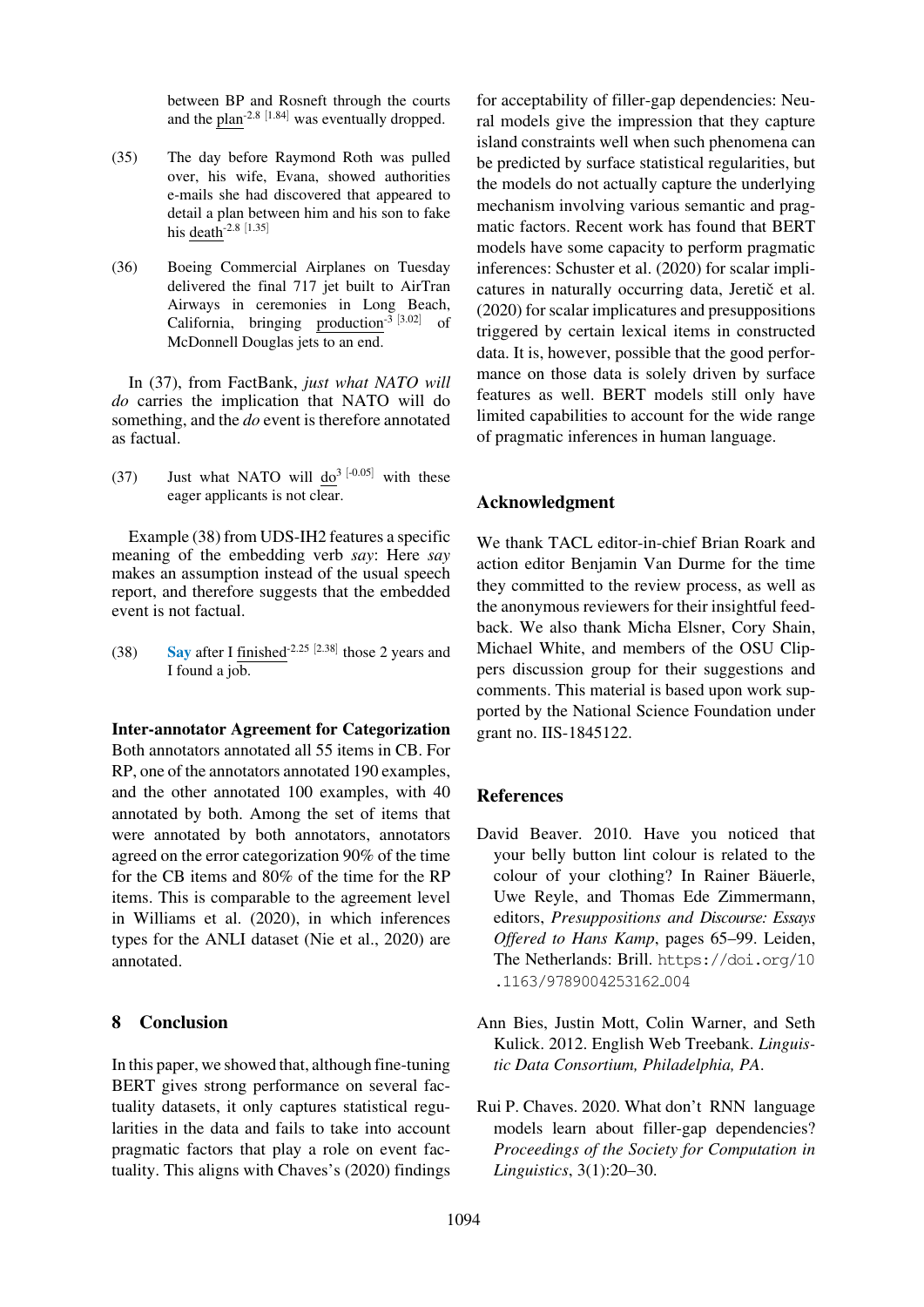- Gennaro Chierchia and Sally McConnell-Ginet. 1990. *Meaning and Grammar*. MIT Press.
- <span id="page-14-9"></span>Marie-Catherine de Marneffe, Christopher D. Manning, and Christopher Potts. 2012. Did it happen? The pragmatic complexity of veridicality assessment. *Computational Linguistics*, 38(2):301–333. https://doi.org/10.1162 /COLI a 00097
- <span id="page-14-11"></span>Marie-Catherine de Marneffe, Mandy Simons, and Judith Ton[hauser. 2019. The Commit](https://doi.org/10.1162/COLI_a_00097)[mentBank: Inve](https://doi.org/10.1162/COLI_a_00097)stigating projection in naturally occurring discourse. In *Sinn und Bedeutung 23*.
- <span id="page-14-12"></span><span id="page-14-3"></span>Matt Gardner, Joel Grus, Mark Neumann, Oyvind Tafjord, Pradeep Dasigi, Nelson F. Liu, Matthew Peters, Michael Schmitz, and Luke Zettlemoyer. 2018. AllenNLP: A deep semantic natural language processing platform. In *Proceedings of Workshop for NLP Open Source Software (NLP-OSS)*, pages 1–6, Melbourne, Australia. Association for Computational Linguistics. https://doi.org/10.18653/v1 /W18-2501
- <span id="page-14-13"></span>Paloma Jeretič, Alex Warstadt, Suvrat Bhooshan, and Adin[a Williams. 2020. Are natural language](https://doi.org/10.18653/v1/W18-2501) [inference mo](https://doi.org/10.18653/v1/W18-2501)dels IMPPRESsive? Learning IM-Plicature and PRESupposition. In *Proceedings of the 58th Annual Meeting of the Association for Computational Linguistics*. Association for Computational Linguistics. https://doi .org/10.18653/v1/2020.acl-main.768
- <span id="page-14-2"></span>Nanjiang Jiang and Marie-Catherine de Marneffe. 2019a. Do you know that Flo[rence is packed](https://doi.org/10.18653/v1/2020.acl-main.768) [with visitors? Evaluating state-of-the-art mod](https://doi.org/10.18653/v1/2020.acl-main.768)els of speaker commitment. In *Proceedings of the 57th Annual Meeting of the Association for Computational Linguistics*, pages 4208–4213, Florence, Italy. Association for Computational Linguistics. https://doi.org/10.18653 /v1/P19-1412
- <span id="page-14-4"></span>Nanjiang Jiang and Marie-Catherine de Marneffe. 2019b. Eval[uating BERT for natural language](https://doi.org/10.18653/v1/P19-1412) [inference: A ca](https://doi.org/10.18653/v1/P19-1412)se study on the CommitmentBank. In *Proceedings of the 2019 Conference on Empirical Methods in Natural Language Processing and the 9th International Joint Conference on Natural Language Processing (EMNLP-IJCNLP)*, pages 6086–6091, Hong Kong, China. Association for Compu-

tational Linguistics. https://doi.org/10 .18653/v1/D19-1630

- Lauri Karttunen. 1971a. Implicative verbs. *Language*, 47(2):340–358. [https://doi.org](https://doi.org/10.18653/v1/D19-1630) [/10.2307/412084](https://doi.org/10.18653/v1/D19-1630)
- <span id="page-14-6"></span>Lauri Karttunen. 1971b. Some observations on factivity. *Paper in Linguistics*[, 4\(1\):55–69.](https://doi.org/10.2307/412084) [https://doi.org/10](https://doi.org/10.2307/412084).1080/08351817109370248
- <span id="page-14-10"></span><span id="page-14-8"></span>Lauri Karttunen. 2012. Simple and phrasal implicatives. In *Proceedings of the First Joint [Conference on Lexical and Computational Se](https://doi.org/10.1080/08351817109370248)mantics - Volume 1: Proceedings of the Main Conference and the Shared Task, and Volume 2: Proceedings of the Sixth International Workshop on Semantic Evaluation*, pages 124–131.
- Paul Kiparsky and Carol Kiparsky. 1970. Fact. In M. Bierwisch and K. E. Heidolph, editors, *Progress in Linguistics*, pages 143–173. Mouton, The Hague, Paris.
- <span id="page-14-5"></span>Kenton Lee, Yoav Artzi, Yejin Choi, and Luke Zettlemoyer. 2015. Event detection and factuality assessment with non-expert supervision. In *Proceedings of the 2015 Conference on Empirical Methods in Natural Language Processing*, pages 1643–1648.
- <span id="page-14-1"></span>Yinhan Liu, Myle Ott, Naman Goyal, Jingfei Du, Mandar Joshi, Danqi Chen, Omer Levy, Mike Lewis, Luke Zettlemoyer, and Veselin Stoyanov. 2019. ROBERTA: A robustly optimized BERT pretraining approach. *CoRR*, abs/1907.11692.
- <span id="page-14-0"></span>Anne-Lyse Myriam Minard, Manuela Speranza, Ruben Urizar, Begona Altuna, Marieke van Erp, Anneleen Schoen, and Chantal van Son. 2016. MEANTIME, the newsreader multilingual event and time corpus. In *Proceedings of the 10th International Conference on Language Resources and Evaluation (LREC 2016)*, pages 4417–4422.
- Rowan Nairn, Cleo Condoravdi, and Lauri Karttunen. 2006. Computing relative polarity for textual inference. In *Proceedings of the Fifth International Workshop on Inference in Computational Semantics (ICoS-5)*.
- <span id="page-14-7"></span>Yixin Nie, Adina Williams, Emily Dinan, Mohit Bansal, Jason Weston, and Douwe Kiela.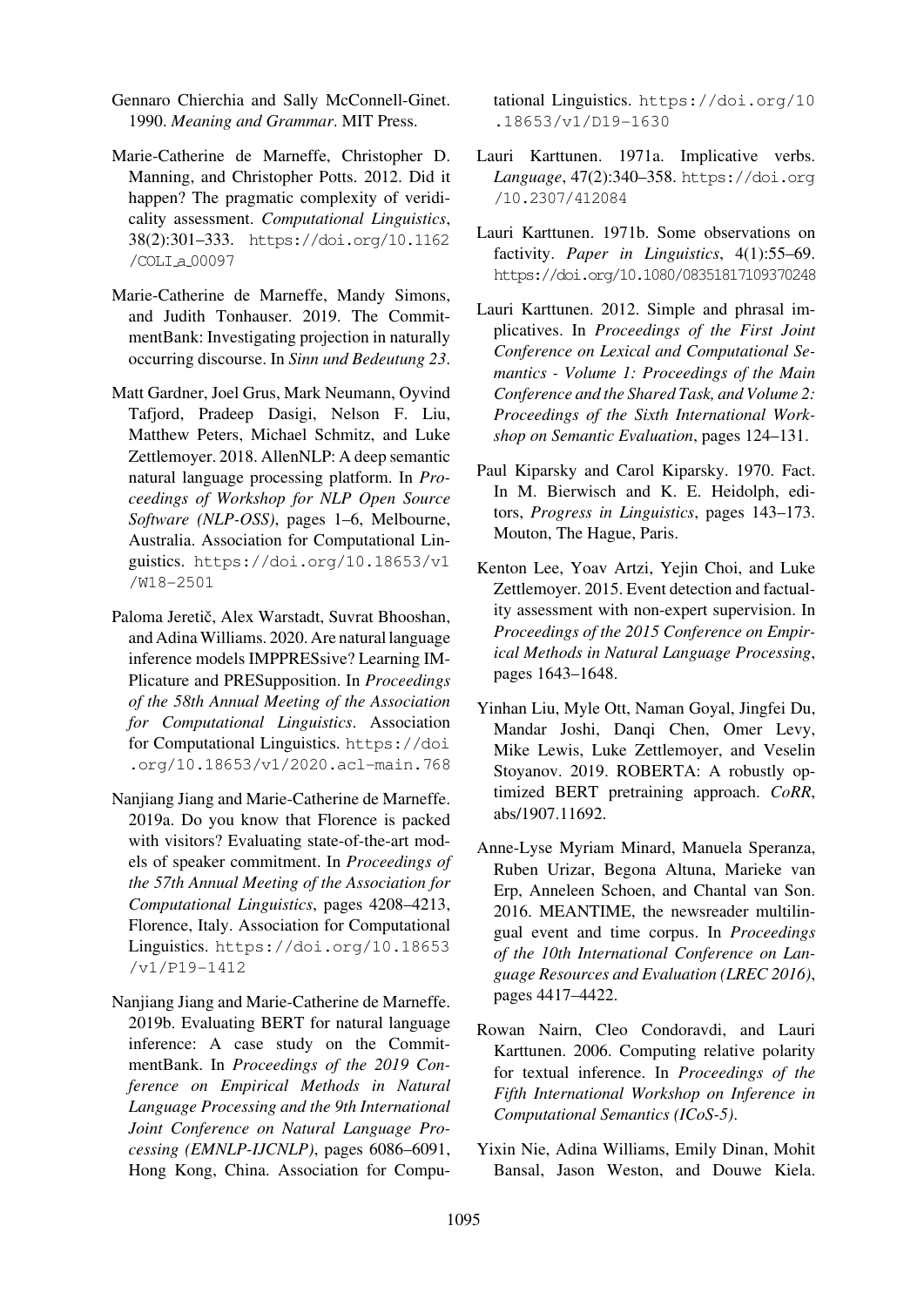2020. Adversarial NLI: A new benchmark for natural language understanding. In *Proceedings of the 58th Annual Meeting of the Association for Computational Linguistics*. Association for Computational Linguistics. https://doi.org /10.18653/v1/2020.acl-main.441

- <span id="page-15-4"></span>Adam Poliak, Aparajita Haldar, Rachel Rudinger, J. Edward Hu, Ellie Pav[lick, Aaron Steven](https://doi.org/10.18653/v1/2020.acl-main.441) [White, and Benjamin Van Durme](https://doi.org/10.18653/v1/2020.acl-main.441). 2018. Collecting diverse natural language inference problems for sentence representation evaluation. In *Proceedings of the 2018 Conference on Empirical Methods in Natural Language Processing*, pages 67–81. Brussels, Belgium, Association for Computational Linguistics. https://doi.org/10.18653/v1/D18-1007
- <span id="page-15-1"></span>Amir Pouran Ben Veyseh, Thien Huu Nguyen, and Dejing Dou. 2019. Graph based neu[ral networks for event factuality prediction](https://doi.org/10.18653/v1/D18-1007) using syntactic and semantic structures. In *Proceedings of the 57th Annual Meeting of the Association for Computational Linguistics*, pages 4393–4399, Florence, Italy. Association for Computational Linguistics. https://doi .org/10.18653/v1/P19-1432
- Craige Roberts. 2012. Information structure in discourse: Towards an integrate[d formal theory](https://doi.org/10.18653/v1/P19-1432) [of pragmatics.](https://doi.org/10.18653/v1/P19-1432) *Semantics and Pragmatics*, 5(6):1–69. https://doi.org/10.3765/sp .5.6
- <span id="page-15-9"></span><span id="page-15-5"></span>Alexis Ross and Ellie Pavlick. 2019. How well do NLI model[s capture verb veridicality? In](https://doi.org/10.3765/sp.5.6) *Pro[ceedin](https://doi.org/10.3765/sp.5.6)gs of the 2019 Conference on Empirical Methods in Natural Language Processing and the 9th International Joint Conference on Natural Language Processing (EMNLP-IJCNLP)*, pages 2230–2240, Hong Kong, China. Association for Computational Linguistics. https:// doi.org/10.18653/v1/D19-1228
- <span id="page-15-2"></span>Rachel Rudinger, Aaron Steven White, and Benjamin Van Durme. 2018. Ne[ural models](https://doi.org/10.18653/v1/D19-1228) of factuality. In *[Proceedings of the 20](https://doi.org/10.18653/v1/D19-1228)18 Conference of the North American Chapter of the Association for Computational Linguistics*, pages 731–744. https://doi.org/10.18653 /v1/N18-1067
- <span id="page-15-11"></span>Roser Saurí. 2008. FactBank 1.0. annotation guidelines.
- Roser Saurí and James Pustejovsky. 2009. FactBank: A corpus annotated with event factuality. *Language Resources and Evaluation*, 43(3):227.https://doi.org/10.1007/s10579 -009-9089-9
- <span id="page-15-0"></span>Philippe Schlenker. 2010. Local contexts and local meanings. *[Philosophical Studies](https://doi.org/10.1007/s10579-009-9089-9)*, [151\(1\):115–14](https://doi.org/10.1007/s10579-009-9089-9)2. https://doi.org/10 .1007/s11098-010-9586-0
- <span id="page-15-12"></span><span id="page-15-10"></span>Sebastian Schuster, Yuxing Chen, and Judith Degen. 2020. Har[nessing the richness of the](https://doi.org/10.1007/s11098-010-9586-0) [linguistic signal in predicting pra](https://doi.org/10.1007/s11098-010-9586-0)gmatic inferences. In *Proceedings of the 58th Annual Meeting of the Association for Computational Linguistics*. Association for Computational Linguistics. https://doi.org/10.18653 /v1/2020.acl-main.479
- Mandy Simons, Judith Tonhauser, David Beaver, and Craige [Roberts. 2010. What projects and](https://doi.org/10.18653/v1/2020.acl-main.479) why. In *[Proceedings of Seman](https://doi.org/10.18653/v1/2020.acl-main.479)tics and Linguistic Theory 20*. CLC Publications. https:// doi.org/10.3765/salt.v20i0.2584
- <span id="page-15-7"></span>E Allyn Smith and Kathleen Currie Hall. 2014. The relationship between projecti[on and em](https://doi.org/10.3765/salt.v20i0.2584)[bedding environment. In](https://doi.org/10.3765/salt.v20i0.2584) *Proceedings of the 48th Meeting of the Chicago Linguistics Society*. Citeseer.
- <span id="page-15-6"></span><span id="page-15-3"></span>Gabriel Stanovsky, Judith Eckle-Kohler, Yevgeniy Puzikov, Ido Dagan, and Iryna Gurevych. 2017. Integrating deep linguistic features in factuality prediction over unified datasets. In *Proceedings of the 55th Annual Meeting of the Association for Computational Linguistics (Volume 2: Short Papers)*, pages 352–357. https://doi.org/10.18653/v1/P17  $-2056$
- Judith Tonhauser, David I. Beaver, and Judith [Degen. 2018. How projective is projective con](https://doi.org/10.18653/v1/P17-2056)[tent? Gr](https://doi.org/10.18653/v1/P17-2056)adience in projectivity and at-issueness. *Journal of Semantics*, 35(3):495–542. https:// doi.org/10.1093/jos/ffy007
- <span id="page-15-8"></span>Alex Wang, Ian F. Tenney, Yada Pruksachatkun, Phil Yeres, Jason Phang, Haokun Liu, [Phu Mon](https://doi.org/10.1093/jos/ffy007) [Htut, Katherin Yu, Jan Hula, Patrick](https://doi.org/10.1093/jos/ffy007) Xia, Raghu Pappagari, Shuning Jin, R. Thomas McCoy, Roma Patel, Yinghui Huang, Edouard Grave, Najoung Kim, Thibault Févry, Berlin Chen,